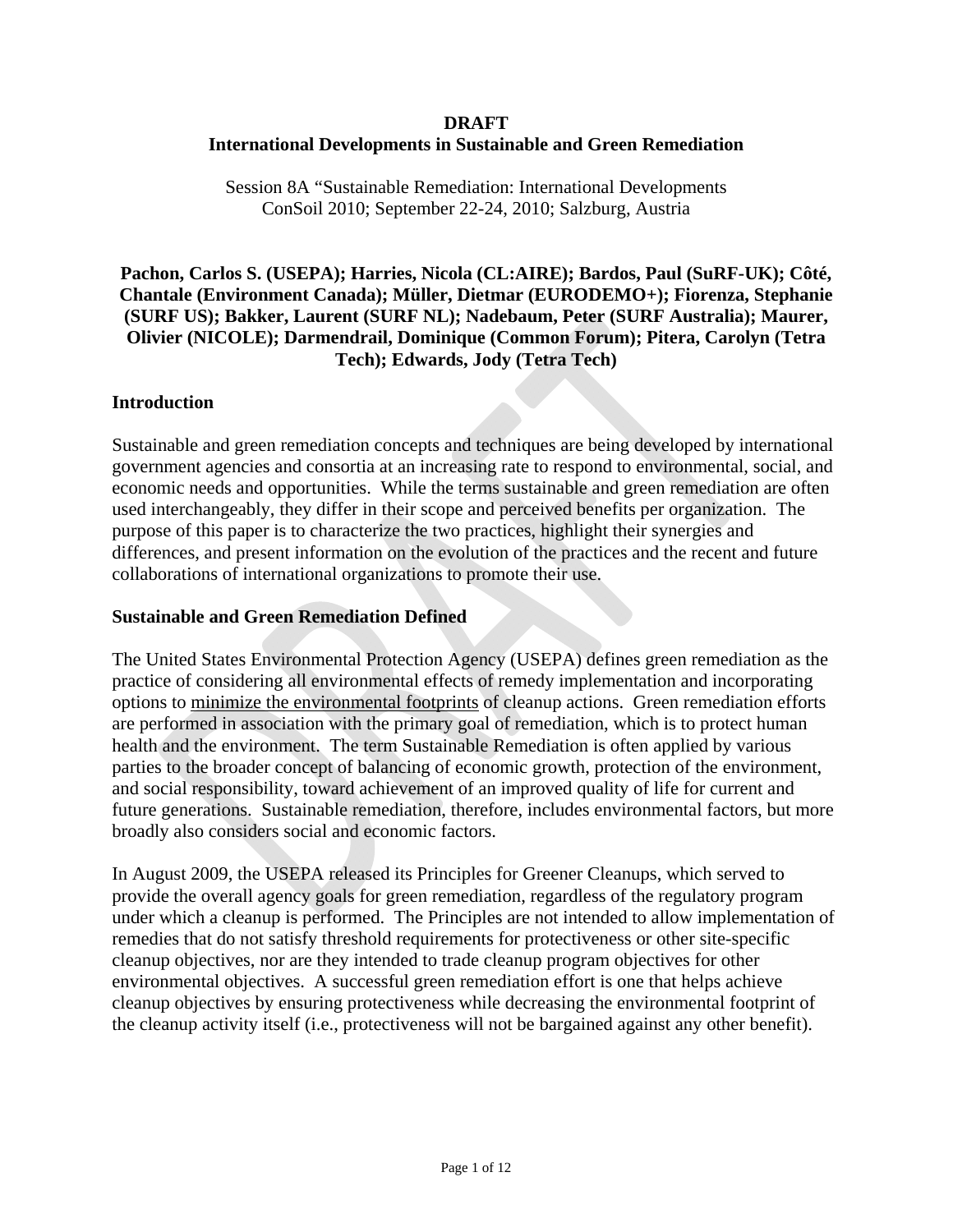The Principles described USEPA's approach to conducting greener cleanups through focus on the five following core elements:



# **Relationship of Green Remediation and Sustainability**

 $\overline{a}$ 

Green remediation integrates environmentally beneficial or neutral practices into decisionmaking, design, implementation, and operational strategies of a site cleanup and requires transparency of cleanup decision-making, planning and implementation activities for the local community and other stakeholders.

Sustainable remediation integrates environmental, social, and economic factors and seeks to maximize the net benefit of all three in a balanced way. Sustainability cannot be measured in absolute sense. Its assessment draws together individual environmental, economic and social concerns important for a project. For example, environmental concerns might include greenhouse gas emissions and impacts on soil functionality; economic concerns might include a project's direct costs and resilience; and social factors might include the protection of human health and provision of access to green space. An extensive review of indicators sets in various sectors can be found in the document "*A Review of Published Sustainability Indicator Sets: How applicable are they to contaminated land remediation indicator-set development*?"1

<sup>&</sup>lt;sup>1</sup> Contaminated Land: Applications in Real Environments (CL:AIRE) (2009). London, UK, ISBN 978-1-905046-18-8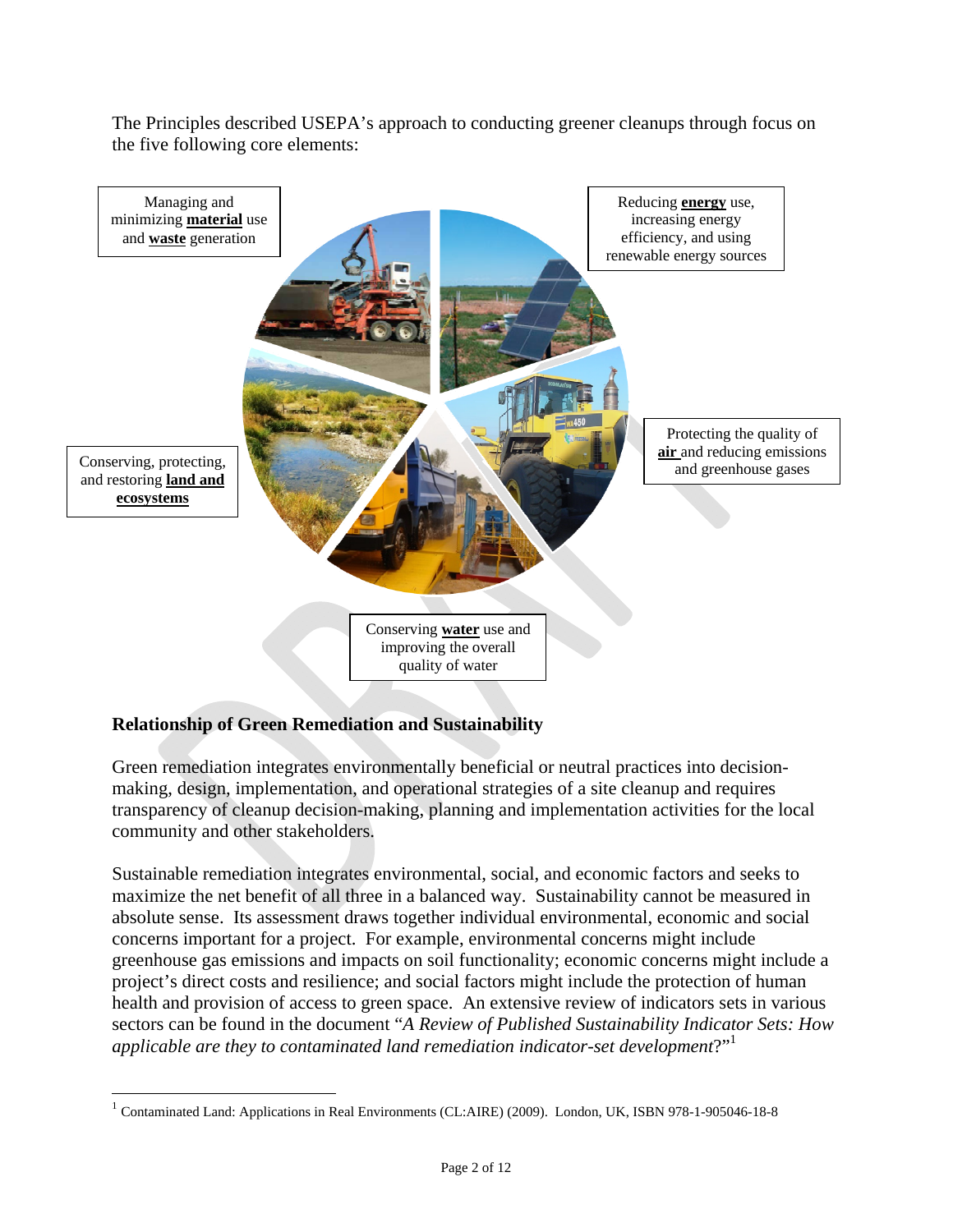The figure below illustrates the relationship between environment, economy, and society, wherein the intersection of all three elements forms the basis for sustainability.



A societal belief is that living in a clean environment is crucial to the health and well being of humans and the natural world. Government fulfills society's demands for a clean environment through the implementation of site remediation regulations, guidelines, and implementation efforts. The primary goal of environmental remediation, therefore, is to protect human health and the environment through protective waste management practices and the assessment and cleanup contaminated sites. However, the societal element of sustainability is broader than this, and remediation projects may cause impacts as well as deliver benefits. The Sustainable Remediation Forum in the United Kingdom (SuRF-UK) distinguishes impacts to human health (whether as a result of risks from contamination or as a result of remediation) within the societal element of sustainability; which includes all "people" related consideration. There may also be wider societal benefits from a remediation project, for example the project may support an improved infrastructure as part of its delivery which delivers a benefit beyond the project's remediation goals.

Contaminated sites frequently exist as part of a community, often with people who live, work, or play in areas around the site. It is important, therefore, to ensure that site cleanup achieves protectiveness goals and has minimal impact on the community itself. Advances in technology and best practices provide the opportunity to achieve equal or greater levels of protectiveness and less impact on communities via smaller site cleanup footprints. At the same time, cleanup is most successful when it also meets the current and future needs of the community, such as preparing contaminated sites for productive reuse. From a societal perspective, therefore, while environmental cleanup is primarily intended to result in healthier communities, cleanup can directly contribute to community sustainability.

From an economic perspective, funds spent toward environmental cleanup can be considered an investment in the community. They increase property values, and provide other positive economic impacts such as jobs to local residents and businesses. This enables communities to directly benefit from the economic opportunity associated with the cleanup itself, as well as through the sustained long-term benefits derived from site revitalization. Cleanup may provide a unique platform to build sustainable, lifetime - perhaps life-changing - skills.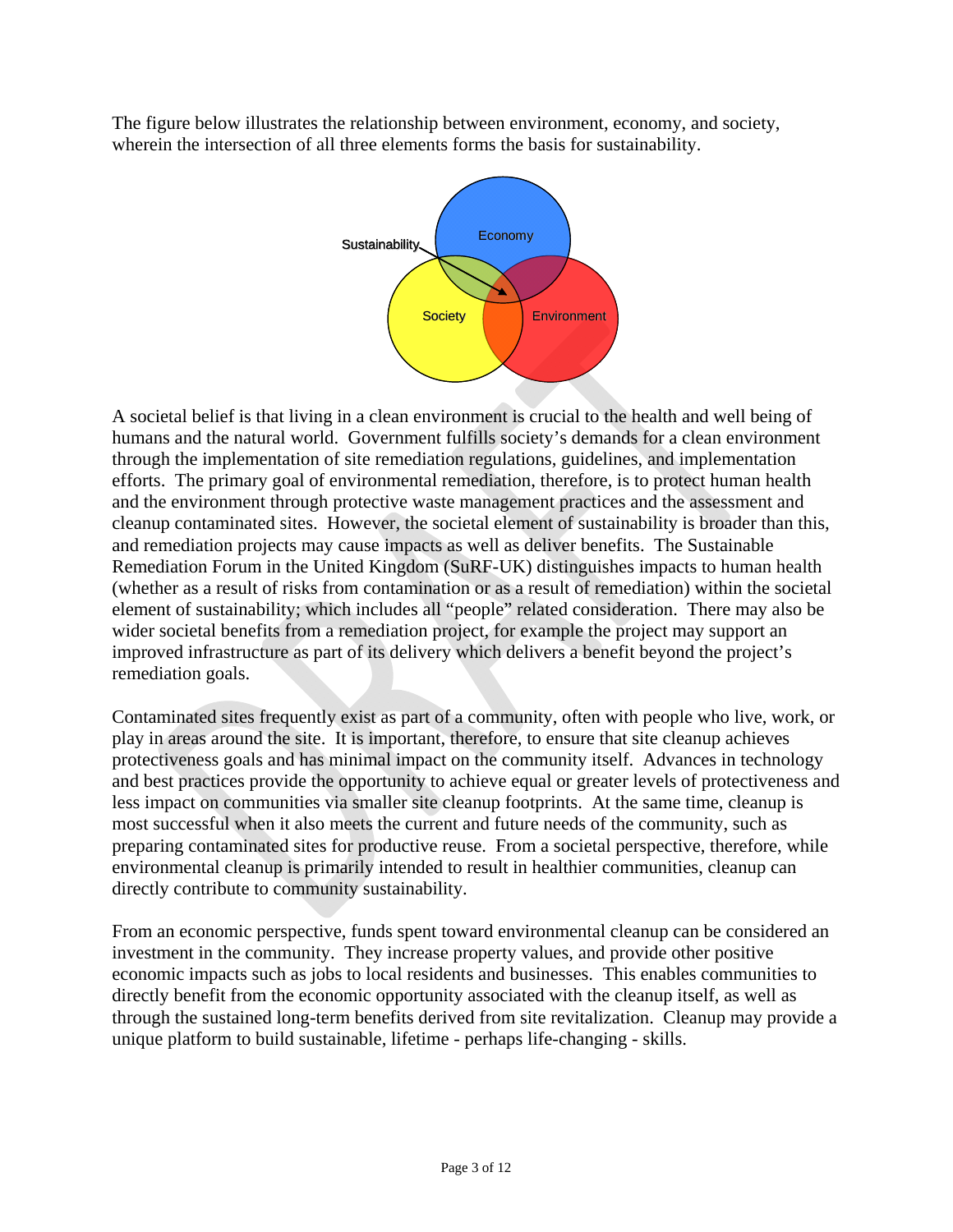Site cleanup also provides an opportunity and mechanism to convert a significant amount of land area back into productive reuse. This is significant because as global populations increase, the quantity of livable space becomes increasingly limited. Urban sprawl and other development and industrial / agricultural pressures continue to claim open, undeveloped (and typically uncontaminated) space. With trends in populations moving to urban areas<sup>2</sup> – it makes sense to focus on redevelopment of urban corridors as a solution. Redevelopment of urban areas with existing transportation, water, power, and other major infrastructure also has a lesser environmental footprint than developing new greenspace. This is what is referred to as "smart growth" and each local site cleanup plays an important role in addressing global sustainability issues.

## **Support of Sustainable and Green Remediation by the International Community**

The advancement of sustainable and green remediation regulations, policies and practices is being supported internationally by governmental agencies, non-governmental organizations, industry, academia, and practitioners. Government agencies are in various stages of establishing regulations, policies and practices to improve human health and the environment through sustainable practices. Non-governmental organizations are seeking to define practices of sustainability and ways to incorporate those practices through technology. Following are examples of government and non-government organizations who are involved in the sustainability movement.

## **Governmental Agencies**

## **United States – Environmental Protection Agency**

The United States Environmental Protection Agency (USEPA) was created in December 1970 and was formed to consolidate federal research, monitoring, standard-setting, and enforcement activities related to environmental protection. In 1980, USEPA's Superfund Program was created to clean up hazardous waste sites and respond to emergencies involving hazardous substances. Today, USEPA is actively evolving cleanup activities associated with investigation and remediation of hazardous waste sites to incorporate green and sustainable practices.

Technologies and practices in the environmental industry started out with the development of very basic approaches to manage or contain contamination. In the 1980s and 1990s, and even into the early 2000s, the industry experienced a revolution in the growth and innovation in the number and types of technologies used to characterize and remediate sites. More recently, the industry has moved from revolutionary developments in technologies and practices to the refinement and enhancement of current technologies and the development of best management practices in applying those technologies to improve remedy effectiveness. Current developments are focused on optimization of existing remedial systems and lowering the environmental footprint of existing and planned remedial efforts through green remediation.

<sup>&</sup>lt;sup>2</sup> United Nations, Department of Economic and Social Affairs, Population Division (2006). World Urbanization Prospects: The 2005 Revision. Working Paper No. ESA/P/WP/200.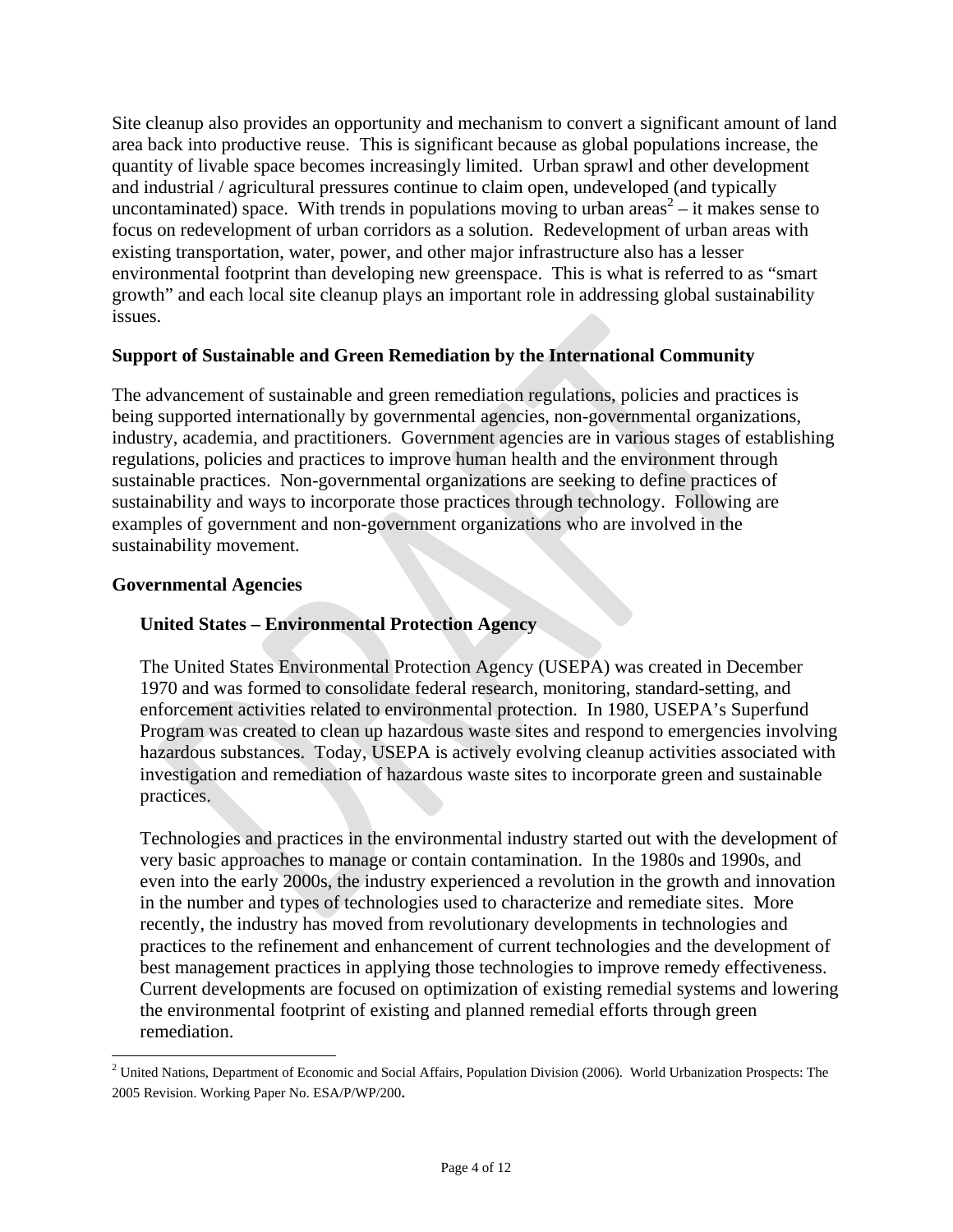Demands for a cleaner environment and a focus on sustainability created renewed impetus for government to respond to societal needs. On October 5, 2009, President Barack Obama signed Executive Order (EO) 13514 which established "an integrated strategy towards sustainability in the Federal Government and makes reduction of greenhouse gas (GHG) emissions a priority for Federal agencies." EO 13514 serves as a driver for the greening of management of all federal programs. In September 2009, the Principles for Greener Cleanups were issued which describe USEPA's Office of Solid Waste and Emergency Response (OSWER) approach to greener cleanups. These principles provide a framework for all cleanup programs managed by USEPA, such as the Superfund, Brownfields, Underground Storage Tank, and State Voluntary Cleanup Programs. The Principles indicate that a footprint analysis will be performed for all sites requiring environmental remediation and that actions will be taken in order to reduce the environmental footprint. The Principles help to support USEPA's goals which are identified within the 2006-2011 USEPA Strategic Plan; specifically, Goal 5 which indicates that "EPA will accelerate the pace of environmental protection by taking compliance and enforcement actions that produce environmental results, by preventing pollution at the source and advancing other forms of environmental stewardship, and by embracing the tools of innovation and collaboration."

To further the adoption of green and sustainable remediation practices, USEPA provides site technical support; develops and facilitates technology transfer through publications, internet resources and conference presentations; and develops and delivers specialized training.

More information on USEPA's green and sustainable remediation initiatives and resources can be found via the following websites:

- o [www.cluin.org/greenremediation](http://www.cluin.org/greenremediation)
- o [www.epa.gov/superfund/greenremediation](http://www.epa.gov/superfund/greenremediation)
- o [www.epa.gov/sustainability](http://www.epa.gov/sustainability)

### **Canada – Environment Canada**

Environment Canada (EC) was established in 1971. It is responsible for coordinating environmental policies and programs as well as preserving and enhancing the natural environment and renewable resources. EC's mission is to protect the environment, conserve Canada's natural heritage, and provide weather and environmental predictions. In support of this, EC objectives include repairing past environmental damages, assembling and disseminating information, and developing, applying, and enforcing policies in order to prevent future environmental injury.

Between 2000 and 2002, a policy framework was established for the management of Canada's contaminated federal sites. It consisted of polices and best practices including:

- o Federal Contaminated Sites and Solid Waste Landfills Inventory Policy
- o Federal Contaminated Sites Management Policy
- o Policy on Accounting for Costs and Liabilities Related to Contaminated Sites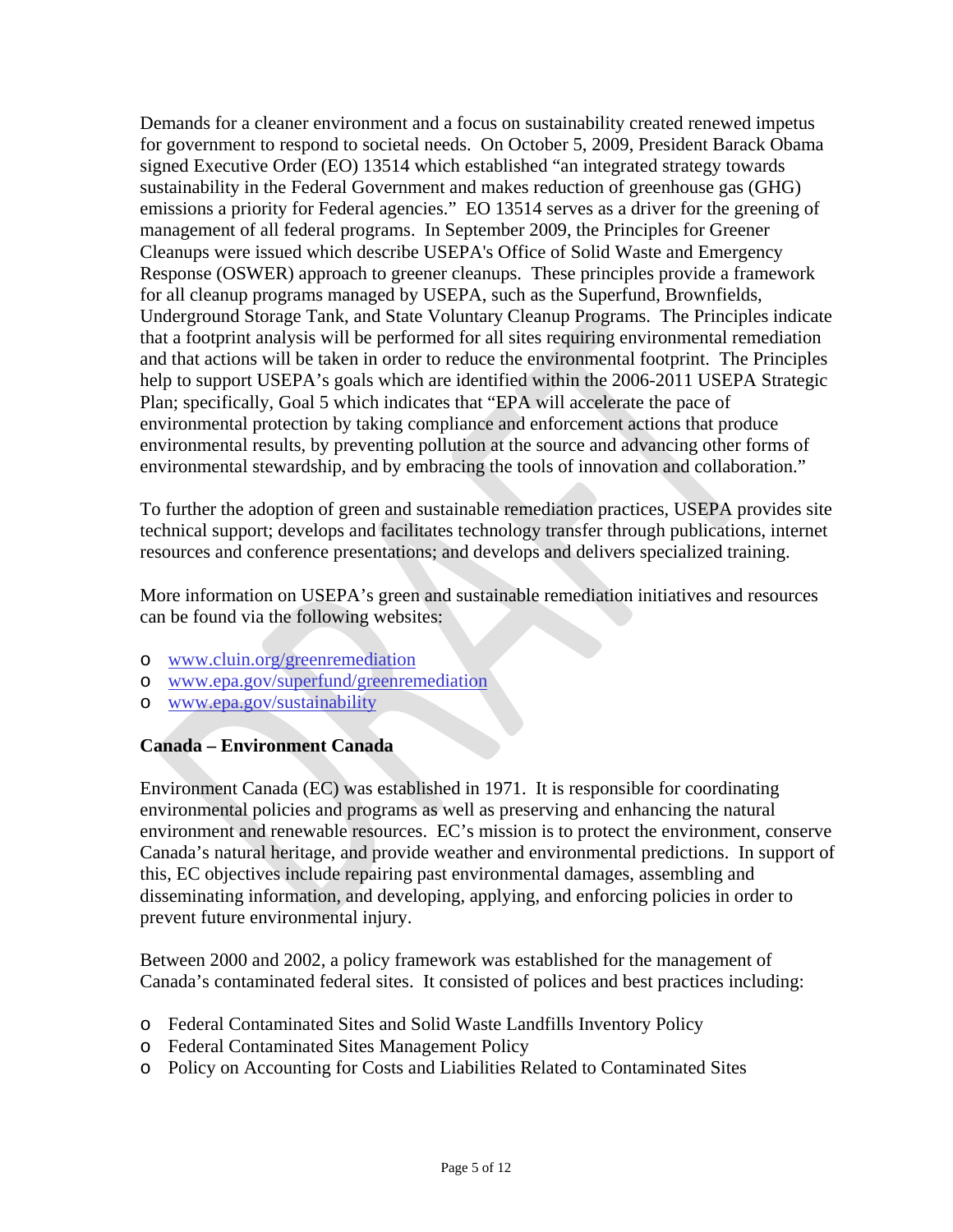In 2006, the Federal Contaminated Sites and Solid Waste Landfills Inventory Policy and Federal Contaminated Sites Management Policy were replaced with the Treasury Board Policy on the Management of Real Property. This new policy sought to manage the land in a sustainable and financially-responsible manner throughout its lifecycle and perform the activities through efficient and cost-effective government programs.

The Federal Contaminated Sites Action Plan (FCSAP) is a cost-shared program that was initiated in 2005 to help federal departments to address contaminated sites for which they are responsible. The primary objective of this program is to address the risks that these sites pose to human health and the environment and to reduce the associated financial liability. Other program objectives include supporting other socio-economic outcomes, such as training and employment of Canadians and promotion of innovative technologies.

In March 2010, the Sustainable Development Office within EC released a consultation paper called "Planning for a Sustainable Future: A Federal Sustainable Development Strategy for Canada" which includes environmental sustainability as an integral part of the Government of Canada's decision-making processes. The three key elements of the strategy include:

- o integrated, government-wide actions to achieve environmental sustainability;
- o linking the planning and reporting of sustainable development with the government's expenditure planning and reporting system;
- o establishing measurement, monitoring, and reporting in order to track and report on progress.

More information on EC's sustainable development initiatives remediation initiatives and on the Federal Contaminated Sites Action Plan can be found via the following websites:

- o [www.ec.gc.ca](http://www.ec.gc.ca)
- o [www.federalcontaminatedsites.gc.ca](http://www.federalcontaminatedsites.gc.ca)

### **Non-Governmental Organizations**

## **EURODEMO+**

EURODEMO, European Co-ordination Action for Demonstration of Efficient Soil and Groundwater Remediation, was a 36-month project created to compile demonstrations of innovative remediation technologies. It was established in relation to the Sixth European Union (EU) Environment Action Programme and the EU Environmental Technology Action Plan (ETAP), which emphasized the sustainable use of natural resources, in particular that the consumption of resources should not exceed the carrying capacity of the environment, and defined the goal of de-coupling of resource use and waste generation from economic growth. EURODEMO+ has been established as a follow-up network in order "to promote and encourage the use of soil and groundwater remediation technologies through demonstration, with emphasis on the use of sustainable and cost-effective remediation practices." The network also aims to integrate to new policy drivers like the EU Thematic Strategy on the Sustainable Use of Natural Resources, which sets out for integrating life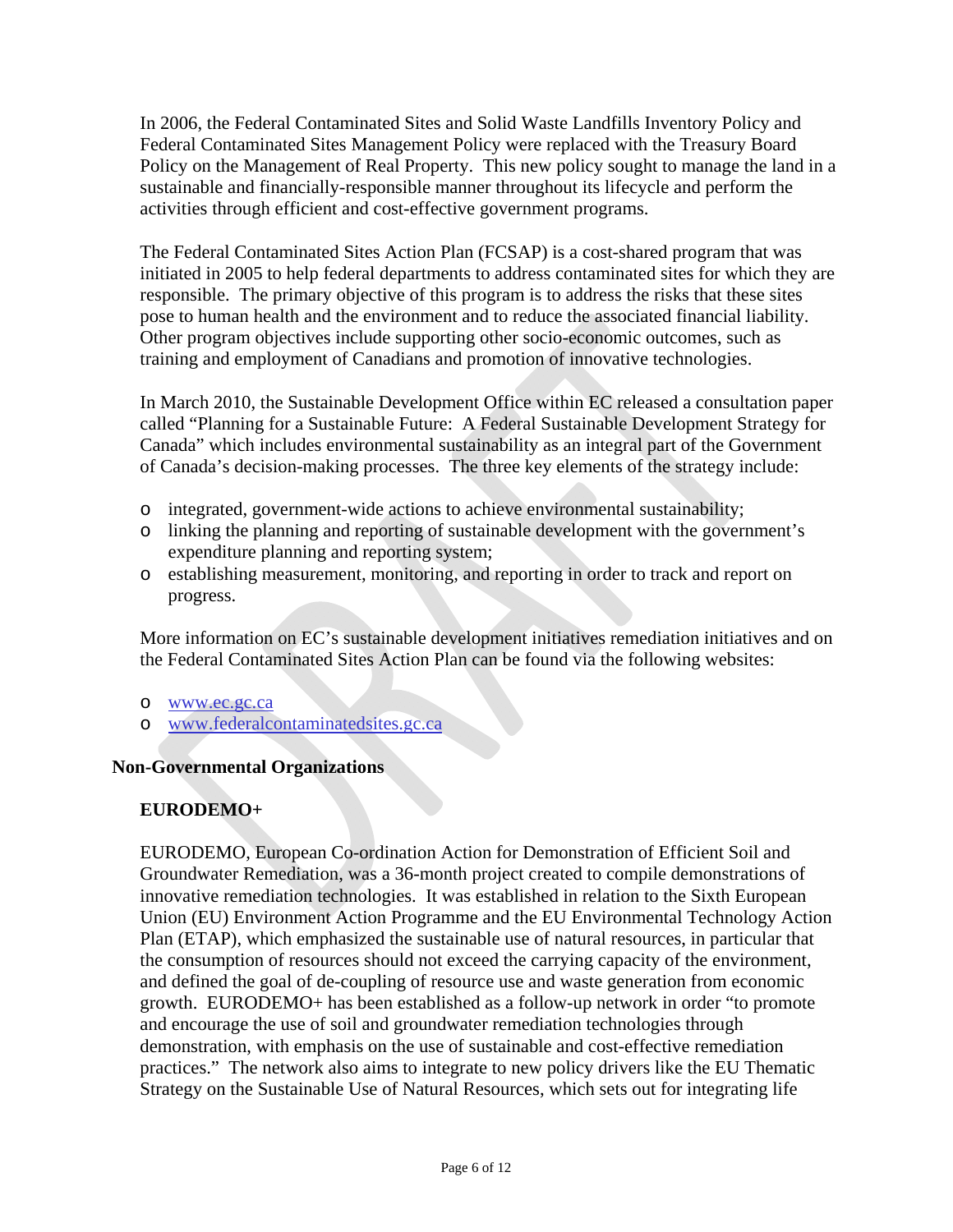cycle thinking to sector policies, and the European "20-20-20" EU climate and energy targets to meet the challenge of transforming the EU into a highly energy-efficient, low carbon economy ([http://eur](http://eur-lex.europa.eu/LexUriServ/LexUriServ.do?uri=COM:2008:0030:FIN:EN:HTML)-

[lex.europa.eu/LexUriServ/LexUriServ.do?uri=COM:2008:0030:FIN:EN:HTML\).](http://eur-lex.europa.eu/LexUriServ/LexUriServ.do?uri=COM:2008:0030:FIN:EN:HTML) 

EURODEMO+ understands eco-efficiency as an important component of the overall sustainable development picture. Sustainable development comprises three elements: society, economy, and environment. Eco-efficiency is an economic and ecological (environmental) analysis of processes and products aiming at economic and environmental optimization. Eco-efficiency is a ratio between a specific value (financial, ecological benefit, or social welfare) and environmental impacts, or the inverse of this ratio. Depending on the denominator for expressing a ratio of economic vs. ecological aspects, results may indicate environmental productivity, environmental intensity, environmental improvement costs, and/or environmental cost-effectiveness. It links to some policy visions like "decoupling" or more popular "Factor 4", doubling the service but halving the impacts.

EURODEMO+ European activities include: 1) the support and production of peer-reviewed publications regarding quality sustainable demonstrations; 2) maintenance of a directory of European demonstrations; 3) monitoring the use of remediation technologies across Europe; 4) assisting the development of documentation in order to enable comparative information; and 5) providing individual support such as providing existing demonstration protocols and technical guidance documents. On the transnational level, EURODEMO+ activities include presentations, training workshops, and networking in order to maintain the information exchange.

More information on EURODEMO+ can be found via the following website [www.eurodemo.info.](http://www.eurodemo.info) 

## **Sustainable Remediation Forum (SURF)**

The Sustainable Remediation Forum (SURF) was created in 2006 in the United States with 12 participants and has expanded to over 75 members and 350 participants. SURF became a non-profit corporation in 2010. SURF serves as a forum for the collaboration, education, advancement, and development of consensus on the application of sustainable concepts to remediation. The organization seeks to evaluate these concepts of sustainable remediation throughout the lifecycle of the remedial process.

Because branches of SURF have been created in other countries, this SURF is commonly referred to as SURF US. SURF US defines concepts of sustainability from the viewpoint of remediation practitioners and includes members from the USEPA, state regulatory agencies, industry, consulting, Department of Defense (DoD), Department of Energy (DOE), and academia.

SURF US released the document "*Sustainable Remediation White Paper—Integrating Sustainable Principles, Practices, and Metrics Into Remediation Projects*" which describes the understanding and incorporation of sustainability into the remediation process by SURF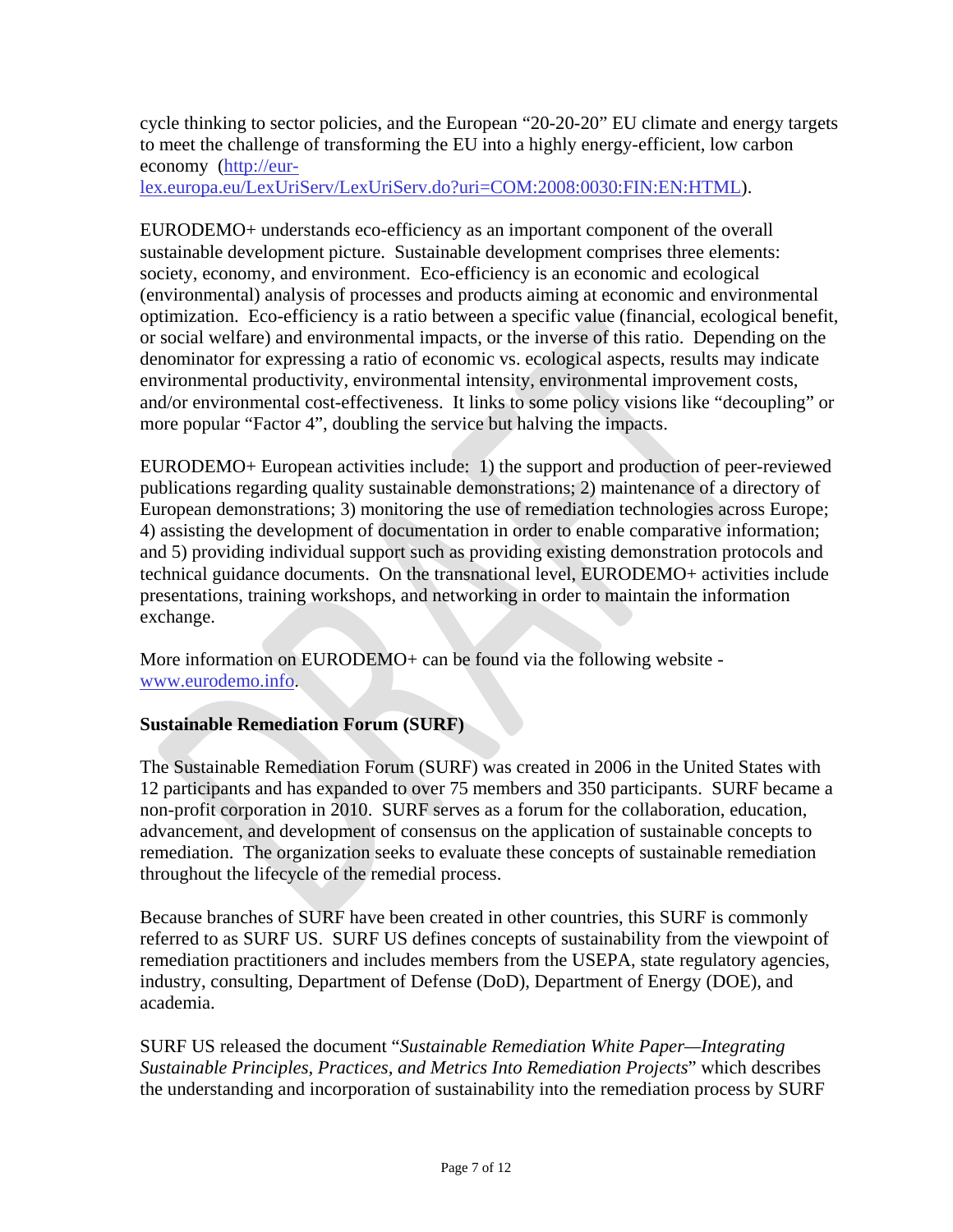members. The white paper reviews current sustainable remediation practices within the U.S. and includes both advantages and disadvantages of sustainable remediation. Current projects for SURF US include: 1) the development of guidance for how to use lifecycle analysis within remediation; 2) the mapping of metrics for sustainability; and 3) the development of a framework which is a compilation of U.S. efforts towards sustainability.

More information on SURF US can be found via the following website [www.sustainableremediation.org.](http://www.sustainableremediation.org) 

# **SuRF United Kingdom**

SuRF-UK is a United Kingdom-based initiative inspired by SURF US which was formed in 2007 and consists of regulators, industry, academics, and consultants. SuRF-UK is completely independent of SURF in the US. It includes strong input by all UK sectors (regulatory, industry, service provider, and academic). SuRF-UK is currently being led by CL:AIRE which is a not-for-profit organization dedicated to the regeneration of the United Kingdom's contaminated land through the use of sustainable remediation technologies. Open forum meetings are held which typically consists of 50 to 60 delegates.

Because of the regulatory landscape in the UK, SuRF-UK can consider sustainability from a more fundamental level than SURF US, looking at sustainable development and its involvement within policy, spatial planning, the land development cycle, and approaches to risk-based contaminated land management decision-making. SuRF-UK developed a framework in order to evaluate the sustainability of soil and groundwater remediation and to incorporate balanced decision making in the selection of the remediation strategy in order to address land contamination as an integral part of sustainable development. This framework is the first of its kind in the UK. The next step for SuRF-UK is to test the framework with real case studies, which will be taking place through the spring of 2011, to investigate indicator categories, and to benchmark assessment methods for the same sites.

More information on SuRF-UK can be found via the following website [www.claire.co.uk/surfuk.](http://www.claire.co.uk/surfuk) 

# **SURF Netherlands**

A second initiative inspired by SURF US, SURF Netherlands (NL), was just recently presented during the National Soil Congress in 2009 and was well received. Currently, there are 15 organizations supporting SURF NL. SURF NL's goals include the communication, integration, and balance of sustainability within soil quality management in the Netherlands. SURF NL is interested in sustainability not only on a site level, but on a larger area-wide scale. They also hope to establish a decision-support framework which is based on existing frameworks of the Dutch ROSA and Risk, Environmental Benefits, and Costs (REC) tools. These decision-support tools consider sustainability in the process of setting and selecting remediation goals and technologies.

At the time this paper was written, SURF NL was yet to be established in NL thus no website is provided for reference.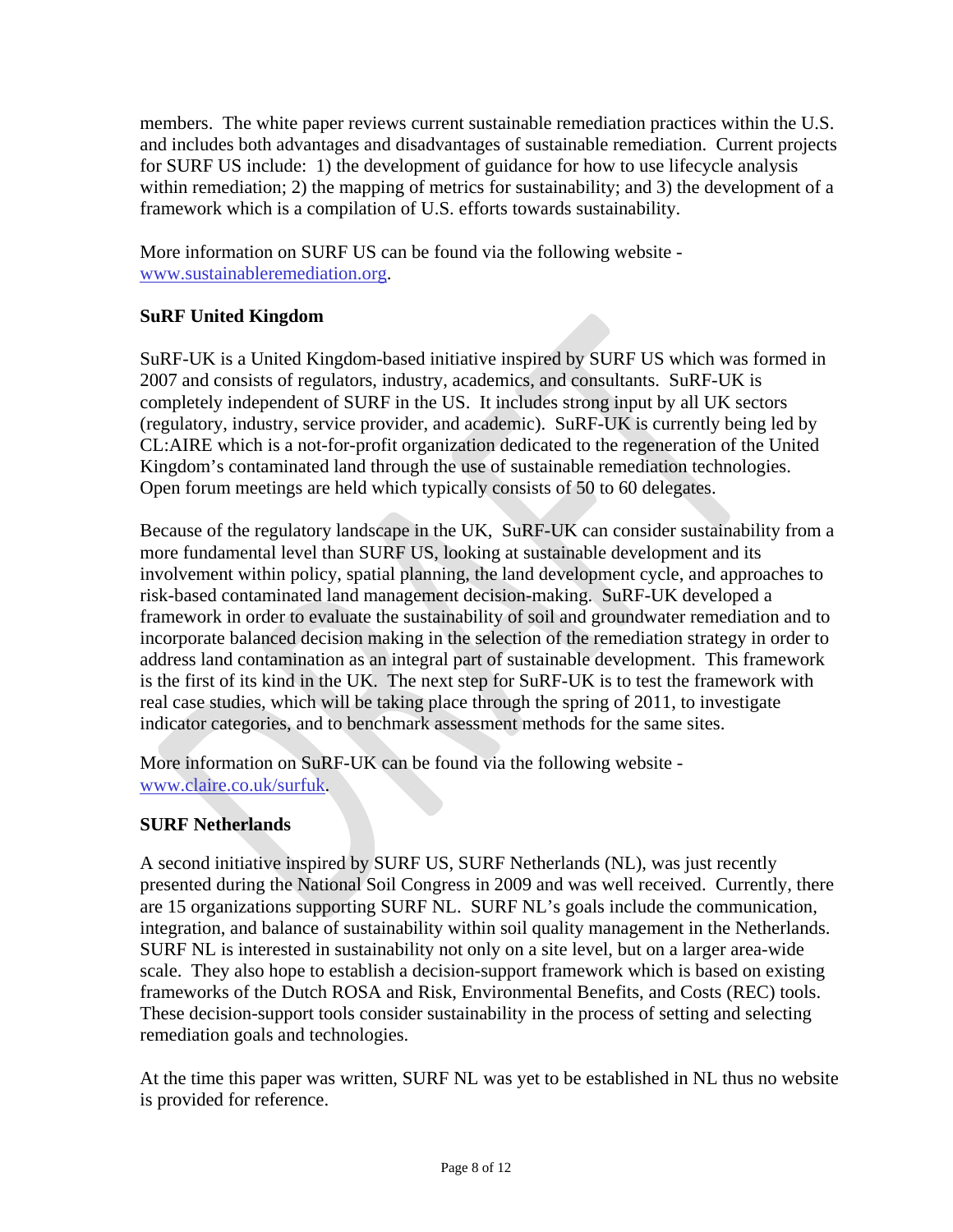## **Network for Industrially Contaminated Land in Europe (NICOLE)**

Established in 1995, the Network for Industrially Contaminated Land in Europe (NICOLE) is a forum on contaminated land management in Europe. NICOLE currently has over 400 members from the industrial, consulting, academic, and regulator areas. The organization supports collaboration and consensus on the development and use of sustainable technologies amongst academia, industry, and practitioners. Its objectives include: 1) providing a European forum for the sustainable remediation of industrial and commercially-contaminated land; 2) defining research requirements and encouraging joint research to identify, assess, and address contaminated sites within Europe in a more cost-effective and efficient manner; and 3) coordinating with international networks to account the various stakeholders and interest groups.

In October 2008, the Sustainable Remediation Working Group was created which consists of 20 active members and has five subgroups: 1) Communication; 2) Risk Management; 3) Economics; 4) Indicators, and 5) Case Studies.

In 2009, NICOLE issued a questionnaire about sustainable remediation to its members. Survey results confirmed that sustainable remediation is a new concept which is used in many different ways across Europe. Results also indicated that the use of a cost-benefit analysis for risk assessment is not an accepted tool in all countries and within remediation projects, economic and social impacts are not widely considered.

NICOLE has created a roadmap for sustainable remediation across Europe that is still being finalized. A guidance document is being developed that describes how the roadmap was created, discusses the economics, indicators, risk assessment for sustainable remediation, and includes case studies. A pilot test of the roadmap will be performed upon completion of the document.

More information on NICOLE can be found via the following website - [www.nicole.org.](http://www.nicole.org) 

## **Common Forum on Contaminated Land in the European Union (Common Forum)**

The Common Forum on Contaminated Land in the European Union (Common Forum) was created in 1994 from members of 16 national governmental and European Union (EU) member state agencies involved with contaminated soil and groundwater resources. Its mission is to facilitate information exchange on international projects in order to create a forum for discussion on policy, research, and technical and managerial concepts of contaminated land and to support European Commission and European networks with expert information.

In 2000 the CLARINET project developed the Risk Based Land Management Concept which introduced sustainability approach in Contaminated Land Management, integrating: (i) the perspective of protection related to the impact of contamination; and (ii) the spatial planning perspective which takes into consideration the way land is used.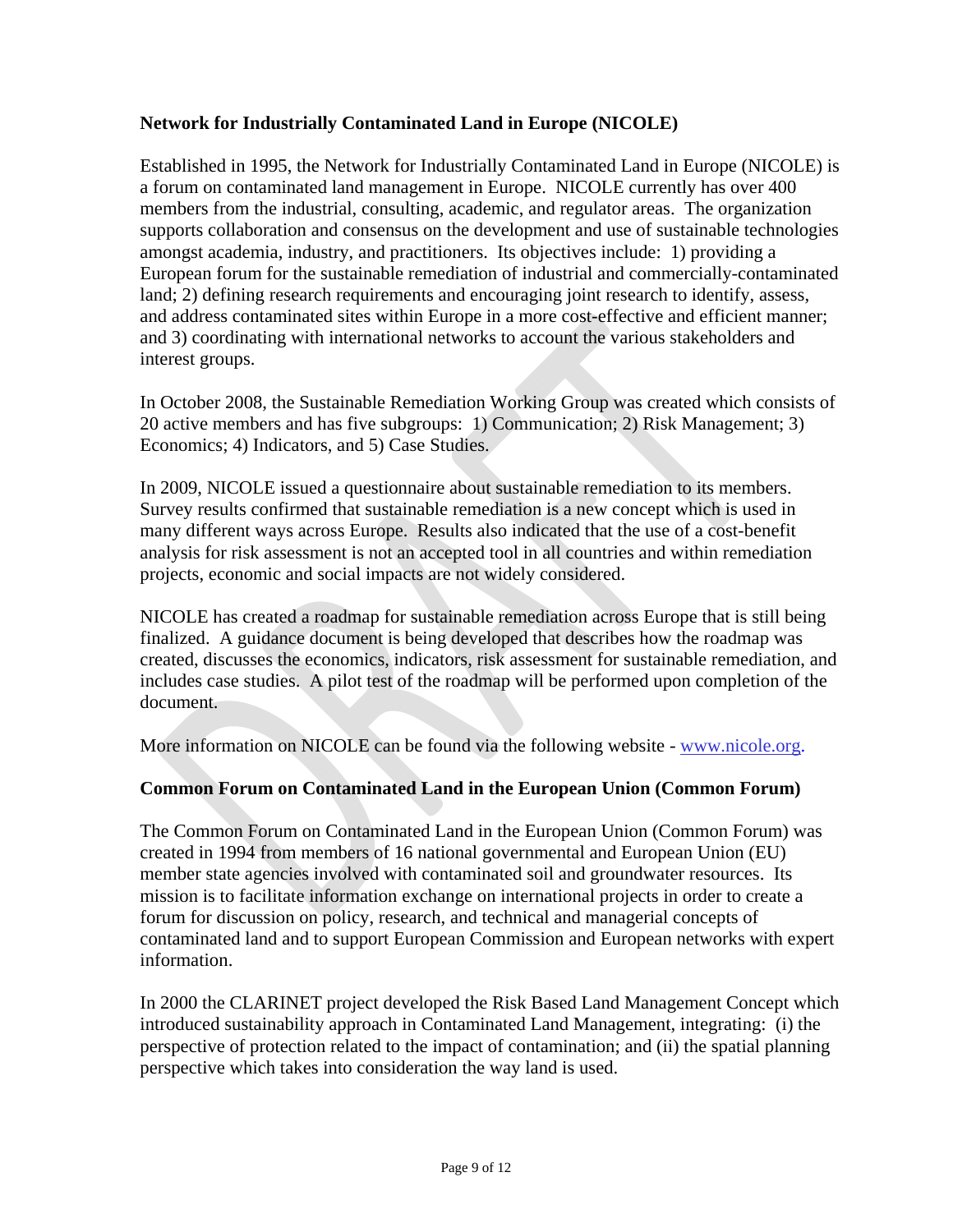Some European Countries (e.g., The Netherlands, France, etc.) decided to modify their legal framework related to Contaminated Land Management by implementing sustainable solutions, which will restore the usability and economic value of the land. These solutions can be characterised by three elements:

- 1. **Suitability for use:** This is achieved by reducing human health risks and ecological risks as necessary to permit the safe (re)use of the land. It is focused on quality requirements of the land for uses and functions.
- 2. **Protection of the environment:** For example, preventing further spreading of pollution by surface water and groundwater. Environmental protection of soils as a resource may also lead to policies favoring redevelopment of brownfields over greenfields.
- 3. **Long term care:** Sustainable solutions minimize the burden of aftercare. Endless pump and treat solutions or containment walls that require control and maintenance forever may be less desirable in view of the amount of aftercare required.

The *"Risk Based Land Management"* approach provides a framework for the integration of two assessments:

- o The timetable for remediation: Priority setting based on current risks or society's needs to change the use of contaminated land.
- o The design of the solution: The best strategy to meet all requirements in a sustainable way, including environmental side effects, available space and facilities, local perceptions and other issues.

More information on the Common Forum can be found via the following website [www.commonforum.eu.](http://www.commonforum.eu) 

## **International Collaboration Efforts**

International collaboration efforts on the development and promotion of sustainable and green remediation have already begun, with more events planned for the future. The following are but a few examples involving the organizations described herein.

# *US and EU Perspectives on Green and Sustainable Remediation*, *July 12, 2010*

This interactive Internet Seminar was hosted as a primer to the Special Session 8A "Sustainable Remediation: International Developments" being presented during ConSoil 2010. The seminar was open to the public and over 170 people from 16 nations participated. International leaders of sustainable and green remediation initiatives discussed their organizations' drivers, goals and constraints, as well as the impacts of drivers and constraints on their efforts. The panel of speakers included representatives from the USEPA; EC; SURF US, SuRF-UK, and SURF NL; EURODEMO+; NICOLE; and the Common Forum.

Speakers were requested to address key questions of their organizations' perspectives and actions on green and sustainable remediation. These questions are identified within Attachment A as well as each organization's response to the questions. After the speaker portion of the seminar,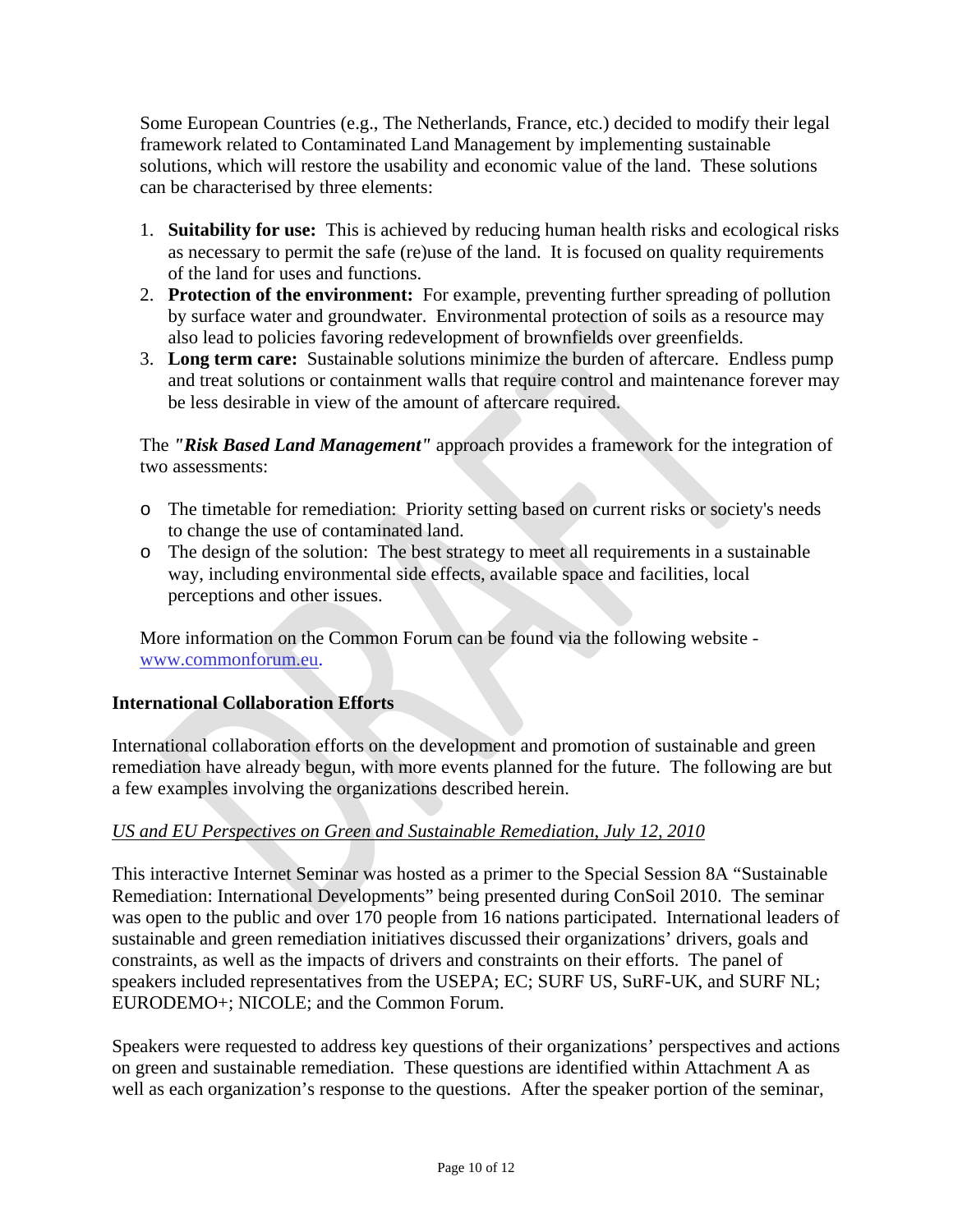an open forum was held after the presentations during which participants were able to submit questions to the speakers. A transcript of the questions and answers derived from the open forum is provided within Attachment B. An archived version of the internet seminar, including the audio portion of the seminar, is available at [www.cluin.org/consoil.](http://www.cluin.org/consoil) 

## *ConSoil 2010 - Special Session 8A "Sustainable Remediation: International Developments;" September 22-24, 2010, Salzburg, Austria*

This paper has been prepared as a primer for this session and provides preliminary information on international organizations involved in the sustainable remediation arena.

More information on the session can be found at www.clu-in.org/consoil.

## *ConSoil 2010 - USEPA Special Training Session on Innovative Practices in Site Assessment and Cleanup*

The USEPA will provide five 90 minute training sessions on current best practices in the area of environmental cleanup optimization. Four training sessions will focus on optimization conducted at specific project cleanup phases, and one session will focus on how to effectively leverage a variety of US-based information resources to support optimization efforts. The training courses include:

- o Investigation Process Optimization
- o Green Remediation Footprint Reduction
- o Design Optimization Through Independent Design Review
- o Remedy Optimization Through Remedial System Evaluation
- o U.S. Information Resources

Abstracts for each of these training sessions can be found at [www.clu-in.org/consoil.](http://www.clu-in.org/consoil) 

# *Post ConSoil 2010 Internet Seminar*

The authors anticipate that an Internet Seminar will be held as a follow-up to ConSoil 2010, the purpose of which will be to continue to identify and address challenges associated with green and sustainable remediation of contaminated soil and groundwater. The seminar will be open to the public.

For more information, visit [www.cluin.org/consoil or](http://www.cluin.org/consoil) [www.clu-in.org/training/#upcoming.](http://www.clu-in.org/training/#upcoming)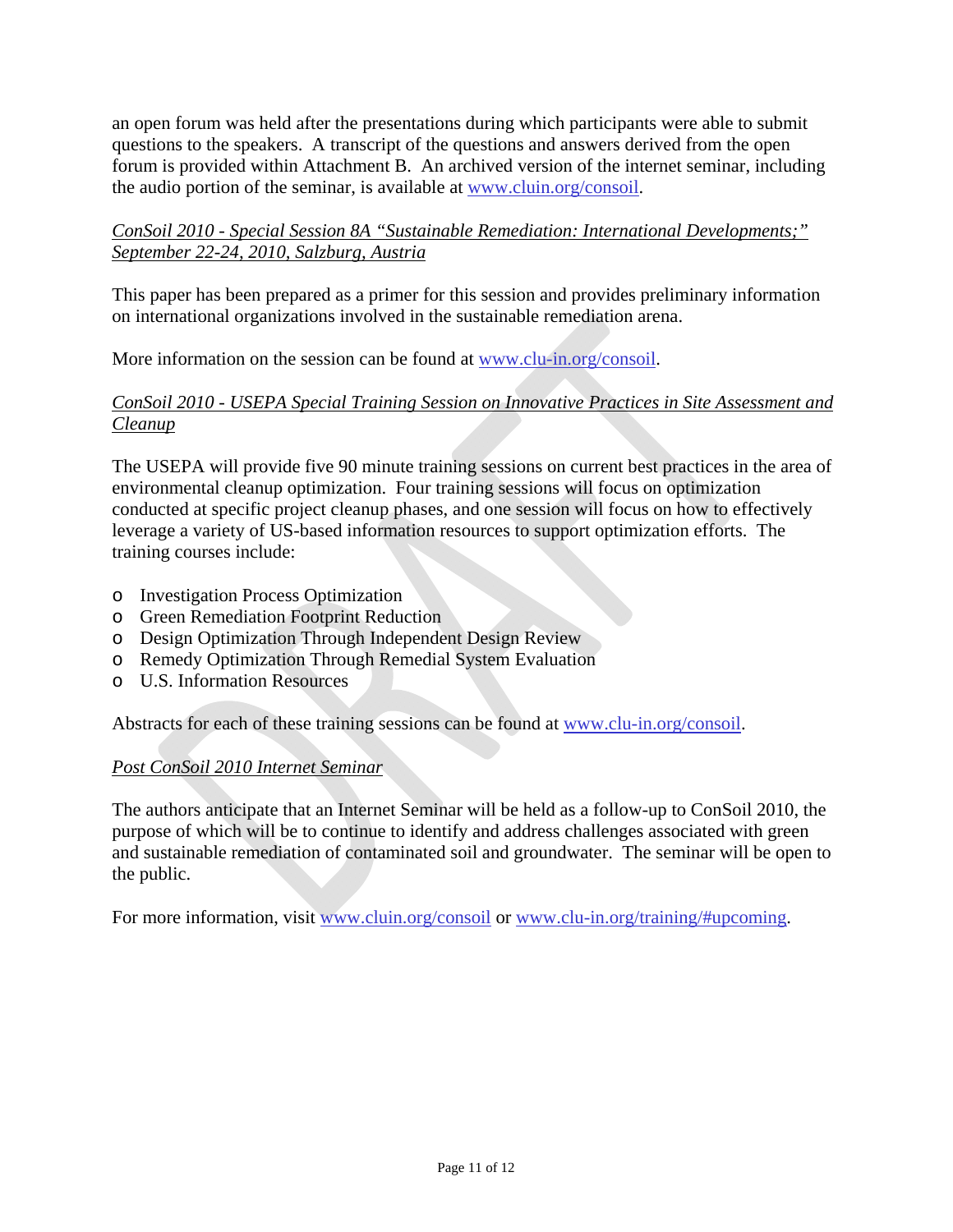## **References/Resources**

- o 2006-2011 USEPA Strategic Plan [\(www.epa.gov/ocfo/plan/2006/entire\\_report.pdf\)](http://www.epa.gov/ocfo/plan/2006/entire_report.pdf)
- o CL:AIRE 2009. A Review of Published Sustainability Indicator Sets: How applicable are they to contaminated land remediation indicator-set development? CL:AIRE, London, UK, ISBN 978-1-905046-18-8 [\(www.claire.co.uk/surfuk\)](http://www.claire.co.uk/surfuk)
- o Communication from the Commission to the European Parliament, the Council, the European Economic and Social Committee, and the Committee of the Regions - 20 20 by 2020 - Europe's climate change opportunity ([http://eur](http://eur-lex.europa.eu/LexUriServ/LexUriServ.do?uri=COM:2008:0030:FIN:EN:HTML)[lex.europa.eu/LexUriServ/LexUriServ.do?uri=COM:2008:0030:FIN:EN:HTML\)](http://eur-lex.europa.eu/LexUriServ/LexUriServ.do?uri=COM:2008:0030:FIN:EN:HTML)
- o Environment Canada website [\(www.ec.gc.ca\)](http://www.ec.gc.ca)
- o Federal Contaminated Sites Webpage on the Government of Canada website ([www.federalcontaminatedsites.gc.ca\)](http://www.federalcontaminatedsites.gc.ca)
- o Planning for a Sustainable Future: A Federal Sustainable Development Strategy for Canada ([www.ec.gc.ca/dd-sd/9E362EF7-74F6-4189-8A](http://www.ec.gc.ca/dd-sd/9E362EF7-74F6-4189-8AAF-B966EB2F9157/Planning_for_a_Sustainable_Future_a_Federal_Sustainable_Development_Strategy_for_Canada.pdf)AF-[B966EB2F9157/Planning\\_for\\_a\\_Sustainable\\_Future\\_a\\_Federal\\_Sustainable\\_Development\\_](http://www.ec.gc.ca/dd-sd/9E362EF7-74F6-4189-8AAF-B966EB2F9157/Planning_for_a_Sustainable_Future_a_Federal_Sustainable_Development_Strategy_for_Canada.pdf) Strategy for Canada.pdf)
- o SURF White Paper "Integrating sustainable principles, practices, and metrics into remediation projects", Remediation Journal, 19(3), pp 5 - 114, editors P. Hadley and D. Ellis, Summer 2009 ([www.sustainableremediation.org\).](http://www.sustainableremediation.org)
- o Training & Events Webpage on the CLU-IN website ([www.clu-in.org/training/#upcoming\)](http://www.clu-in.org/training/#upcoming)
- o United Nations, Department of Economic and Social Affairs, Population Division (2006). World Urbanization Prospects: The 2005 Revision. Working Paper No. ESA/P/WP/200 ([www.un.org/esa/population/publications/WUP2005/2005wup.htm\).](http://www.un.org/esa/population/publications/WUP2005/2005wup.htm)
- o United States Executive Order (EO) 13514 ([www.fedcenter.gov/Bookmarks/index.cfm?id=13641\)](http://www.fedcenter.gov/Bookmarks/index.cfm?id=13641)
- o U.S. Environmental Protection Agency Participation at ConSoil 2010 Webpage on the CLU-IN website [\(www.cluin.org/consoil\)](http://www.cluin.org/consoil)
- o USEPA Green Remediation Webpage on the CLU-IN website ([www.cluin.org/greenremediation\)](http://www.cluin.org/greenremediation)
- o USEPA Principles for Greener Cleanups ([www.epa.gov/oswer/greencleanups/principles.html\)](http://www.epa.gov/oswer/greencleanups/principles.html)
- o USEPA Superfund & Green Remediation website ([www.epa.gov/superfund/greenremediation\)](http://www.epa.gov/superfund/greenremediation)
- o USEPA Sustainability website ([www.epa.gov/sustainability\)](http://www.epa.gov/sustainability)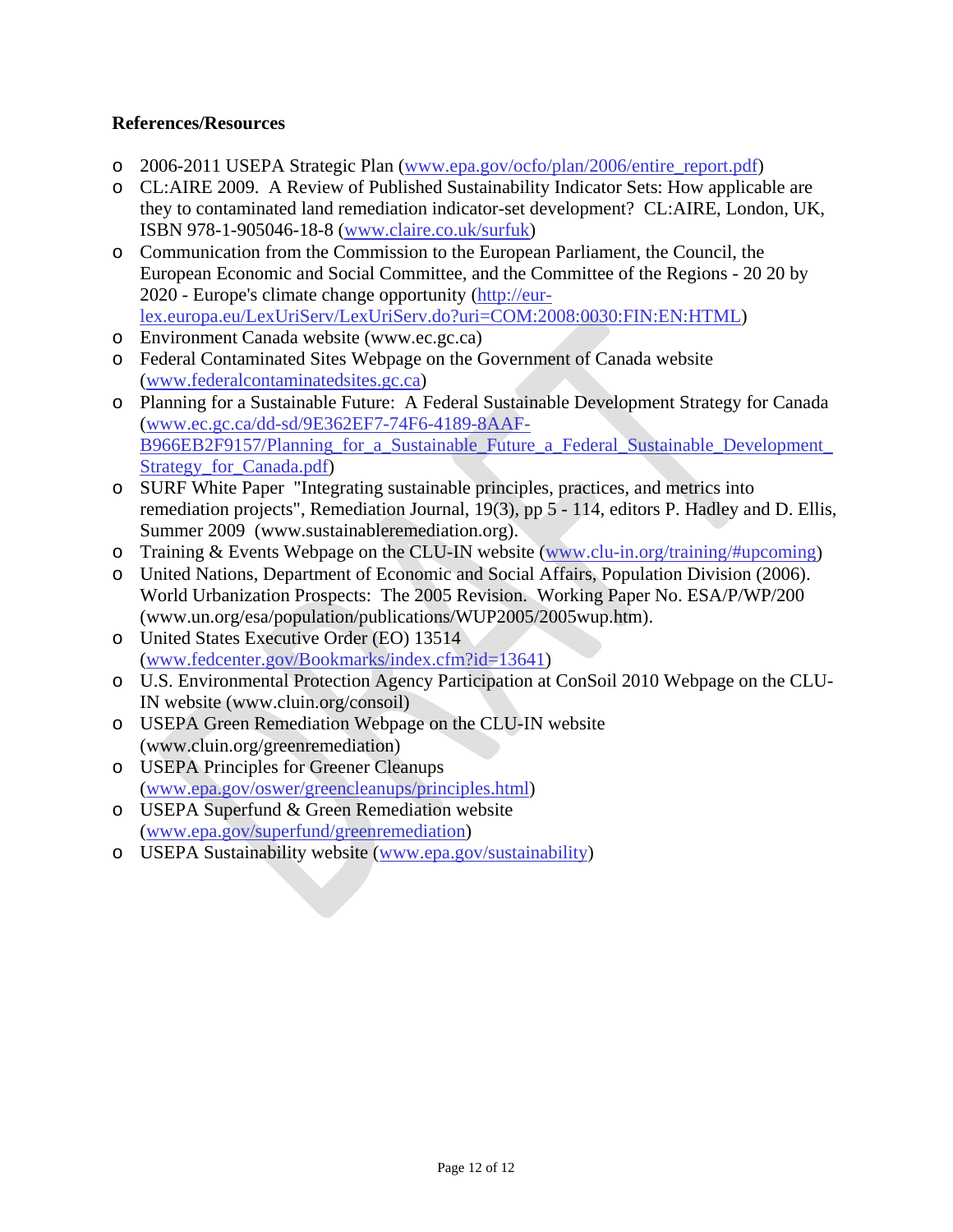### **DRAFT**

## **International Developments in Sustainable and Green Remediation**

## **Session 8A "Sustainable Remediation: International Developments ConSoil 2010; September 22-24, 2010; Salzburg, Austria**

## **Attachment A**

## **US and EU Green and Sustainable Remediation Internet Seminar Question and Answer Summary**

**Note that SURF Australia did not present during the seminar.** 

## **Can you expand on why the European Soil Framework Directive is hindering sustainable remediation of contaminated land?**

Environment Agency Austria: The European Soil Framework Directive does not hinder sustainable practices but it hinders the shift of the general focus of discussions. The ongoing policy debate (e.g., inventories, soil/site status reports) is blocking and does not allow a shift towards sustainability.

## **The social dimension of sustainability is often overlooked. How does SURF recommend incorporating social dimension of sustainability into remediation protection?**

SURF US: Assuming that the remediation project is in the early stages, there will be certain outcomes and impacts that are more important depending on consideration of the site, community, land use, and stakeholder concerns. Some social considerations include efforts to minimize traffic in the local neighborhood and reducing emissions to protect on-site workers and the local community. Community interest should also be considered in the planned reuse of the land. Their ideas should be incorporated and prioritized with other environmental and economic considerations during initial planning. However, social impact may also be considered throughout the duration of the remediation project.

SuRF-UK: Social impacts have equal weight with economic and environmental considerations. Social issues are included in a more "soft" view of sustainability. There are six broad elements of sustainable remediation including human health and safety which considers not only the performance of the remedy in the long term but also in the short term such as risk to on-site workers and nearby residents during the actual performance of the remedy. Issues of equity and ethical consideration are also important. There is a concern about remediation projects that take place in areas that are occupied by underserved portions of the population. Remediation response may have both negative and positive impacts to the community. Negative impacts include dust, noise, traffic, etc. Positive impacts for some sites including removing blight through remediation of the site.

USEPA: Community input on remedy decisions is required by law under the Comprehensive Environmental Response, Compensation and Liability Act (CERCLA).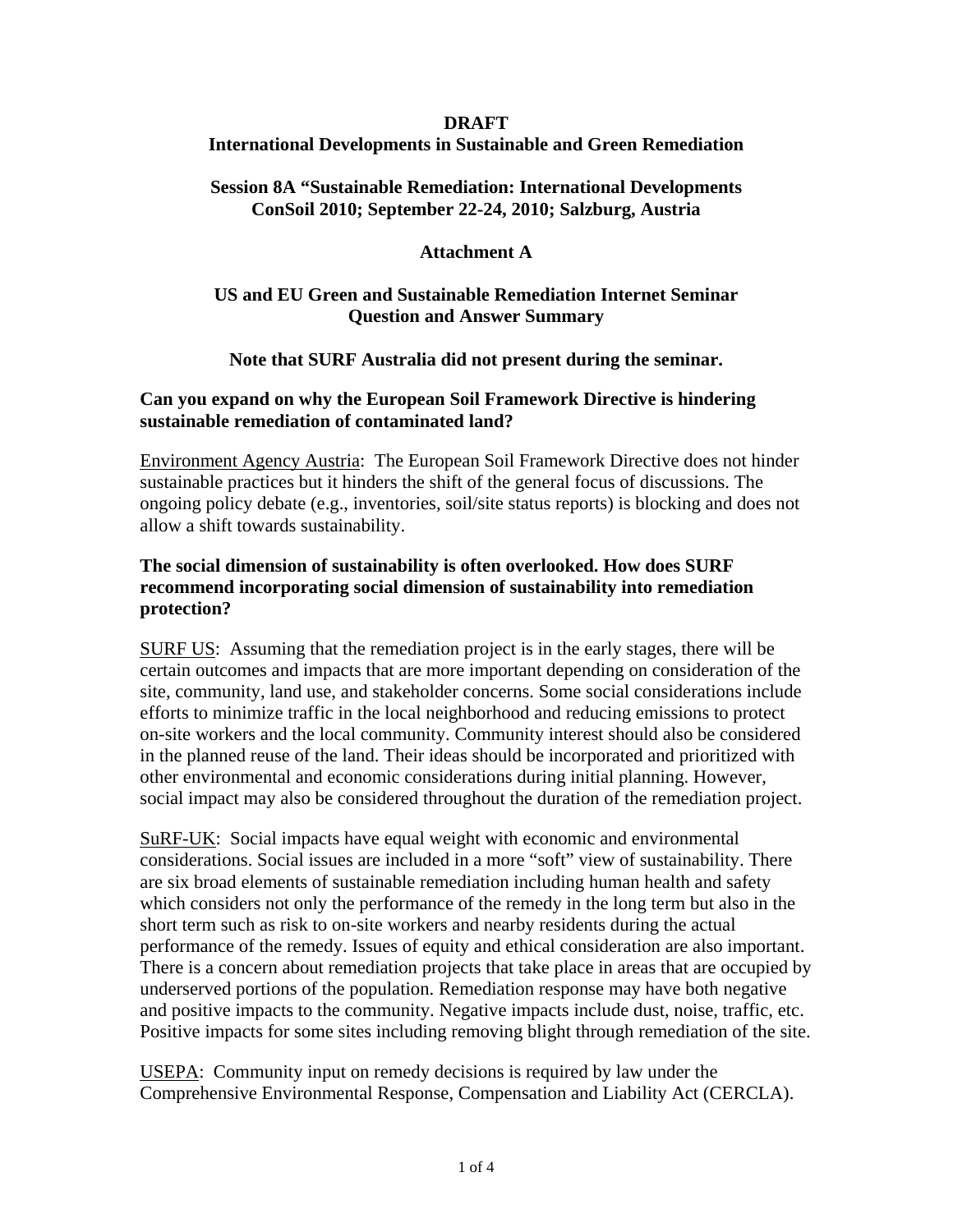There is a very robust community involvement program in Superfund. In addition, any impact the remedy has on those communities such as air quality should be considered. Action taken to reduce impacts such as emissions will immediately benefit the surrounding community.

Common Forum on Contaminated Land in Europe: There are several court cases in the UK regarding issues on the impact of the remediation on future land use. To avoid future problems, it is important to consider social dimensions during the initial planning stage.

## **Is USEPA considering any changes in policy or guidance that relate to criteria used to select remedies under CERCLA that specifically address consideration of green and sustainable remediation and does this include safety concerns with implementing remedy?**

USEPA: The USEPA is working on clarifying guidance on green remediation and the nine criteria used to select remedies. However, no significant changes are being made. Guidance will clarify how green remediation can be considered within the nine criteria. The goal is to clarify what authorities USEPA has to expend public dollars to take green remediation actions and what it can do in terms of cost recovery for PRP sites.

Safety concerns are addressed in both CERCLA and the National Oil and Hazardous Substances Pollution Contingency Plan (National Contingency Plan or NCP). USEPA is determining the best way to clarify and reinforce work safety concerns in CERCLA. Clarifications are needed on topics such as training, work and health safety plans, auditing processes, the role of OSHA, etc.

## **How are Canada and European Union groups working with regulators at the project management level to overcome skepticism of alternative, less energyintensive technologies and ease the learning curve burden?**

USEPA: The USEPA believes that no one remedy is greener than another. The remedy should be evaluated with the cleanup objective and end-use goals. While some remedies are not resource or energy intensive, these may be best-suited for the site to achieve the end-use goals. Green remediation focuses on how the remedy is implemented. There are always opportunities to green the remedy despite how resource intensive it may be.

Common Forum on Contaminated Land in Europe: The Forum is trying to better inform and train members. They recently produced a joint statement with NICOLE on innovative technologies and how to implement them at contaminated sites.

NICOLE: NICOLE believes that the key is to assess the overall goals and objectives at the beginning of the project to gain maximum sustainability. There is better chance to obtain desired outputs if sustainable practices are considered early in the remedy design process.

SuRF-UK: This is an important part of the discussion in SuRF-UK. Good case studies and training should be used to increase knowledge and decrease skepticism.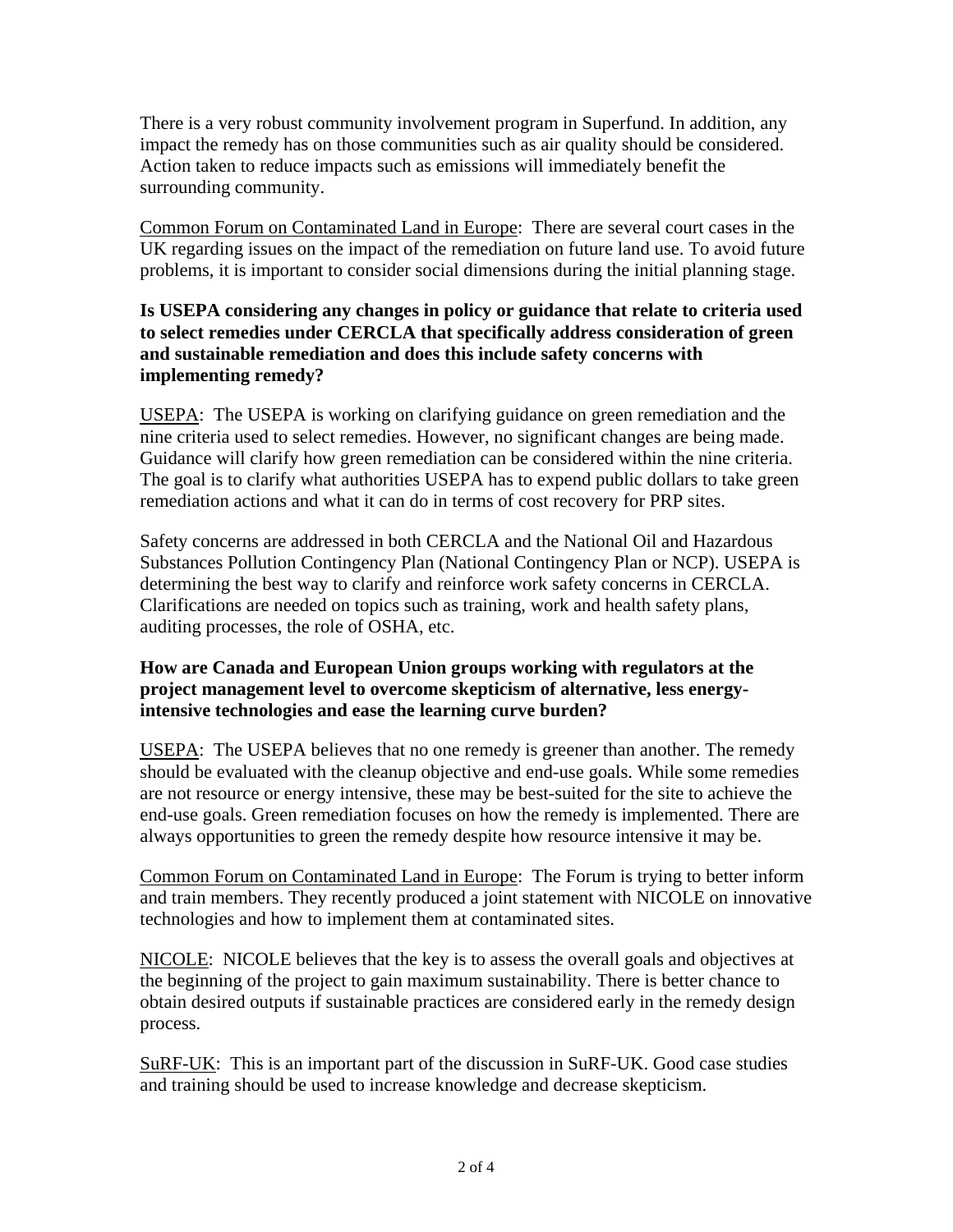### **Are you considering soil services and functions in sustainable remediation and if so, how?**

USEPA: Ecosystem services are one of the core elements of USEPA's definition of green remediation. There is a lot of ongoing work within the U.S. to develop tools to quantify the footprint of a remedy. The U.S. Air Force has developed a sustainable remediation tool. In addition, Battelle has developed a tool adopted by the Army and Navy. These tools include a protocol for quantifying environmental footprint at remedial sites. One area that is weak right now is ecosystem services especially in regards to soil services.

EURODEMO+: Ecosystem services are recognized as an upcoming field. The organization believes it should be considered in sustainable remediation.

SuRF-UK: Ecosystem services are one of the sustainable indicators. Ecosystem services are becoming more and more part of the criteria to determine what is sustainable and what is not. It's is an upcoming issue that is impacting the view of sustainability.

## **What is the panels' thought on the time or cost required for a site to obtain certain cleanup target?**

SuRF-UK: Time and cost are key criteria in decision making and also form part of the sustainable remediation debate. Some stakeholders are worried that very conservative risk assessment GENERIC criteria and assumptions may lead to fundamentally unsustainable solutions that do not consider site specific factors. On the other hand, there are also concerns that sustainability should not be used as an excuse to reduce the stringency of environmental and public health protection.

USEPA: The question comes into a broader sustainability discussion of should we remediate a site to the point where any end use is possible. The increasing population demand on types of land-use may increase the need to redevelop Brownfield sites versus creating greenspace. There is an incorrect perception that all sites should be cleaned up to background levels. However, institutional controls are widely-implemented at cleanup site. This indicates that the USEPA is using all methods to make the site protective of the environment

NICOLE: Once a decision is made regarding the end use of the site, there is still an opportunity to assess and revise the end use goals if necessary. This is important in France's management of cleanup sites and a usefully strategy to come up with solutions that are appropriate for the site.

## **Sustainability assessments may suffer from different perspectives and views by the stakeholders. How important is it to define boundaries and undertake sensitivity analysis?**

NICOLE: Defining boundaries are critical during the planning stages of the project. However, it is not seen as a difficult issue. Regarding sensitivity analysis, it is part of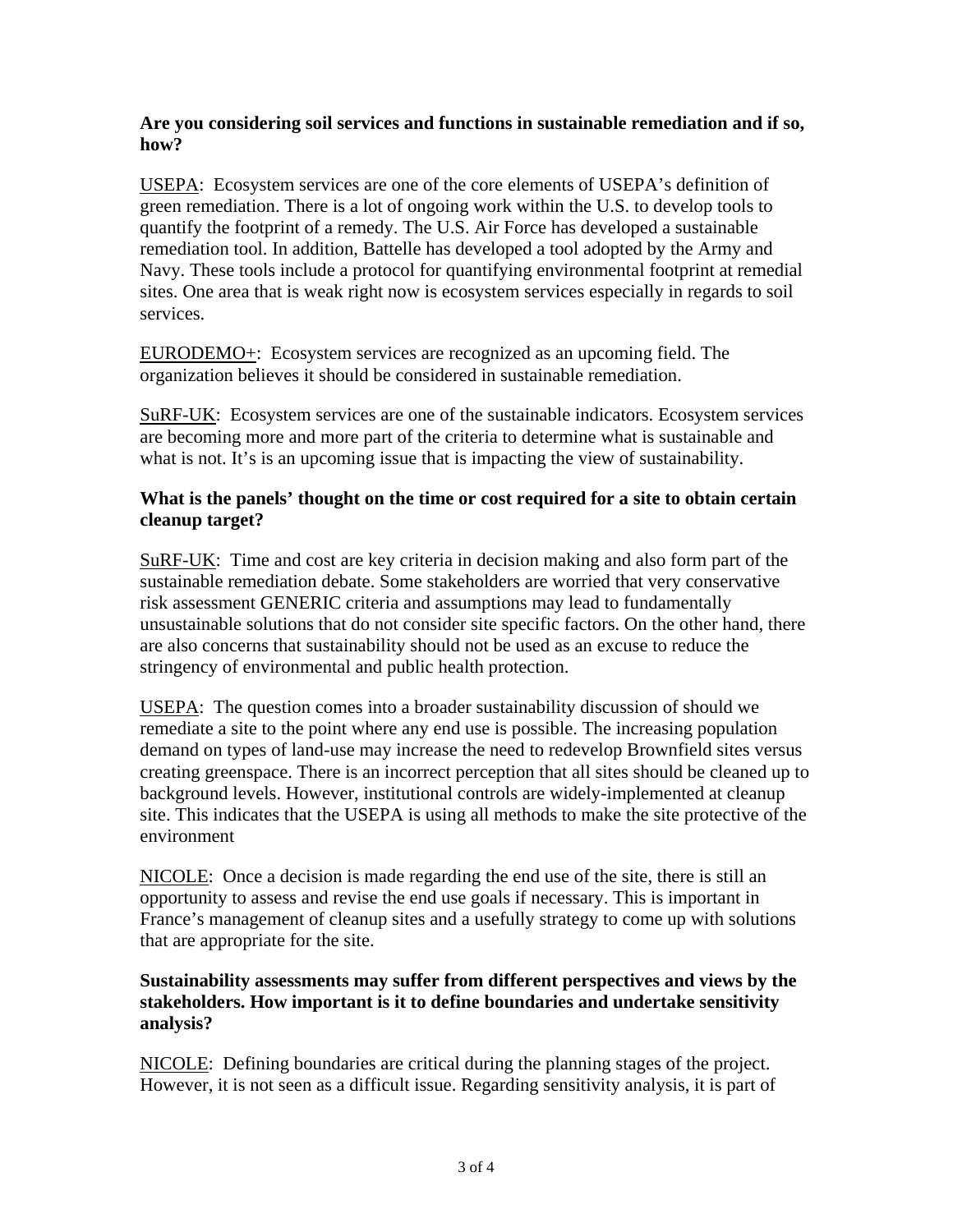what is required for the management of remediation projects. It should not be prescriptive but it is something that is needed to build trust and consensus among stakeholders.

USEPA: The USEPA is assessing the footprint methodology to determine how to best identify 20 percent of activities that are targeting 80 percent of the site. In addition, sensitivity analysis will help avoid issues of green washing where someone claims that they took action to address one part of the remedial action but ignored other large parts.

SuRF-UK: SuRF-UK believes that boundary and sensitivity analysis are important to dictate the results at the site. If you don't clearly consider the boundaries, then it will be more difficult to obtain the desired result. It is important to consider life-cycle boundaries of the project.

Sensitivity analysis can be a tool to help stakeholders reach a consensus. If there are multiple groups involved and one is holding out for a set of different indicators, then a sensitivity analysis can be run to determine the overall impacts of each set of indicators.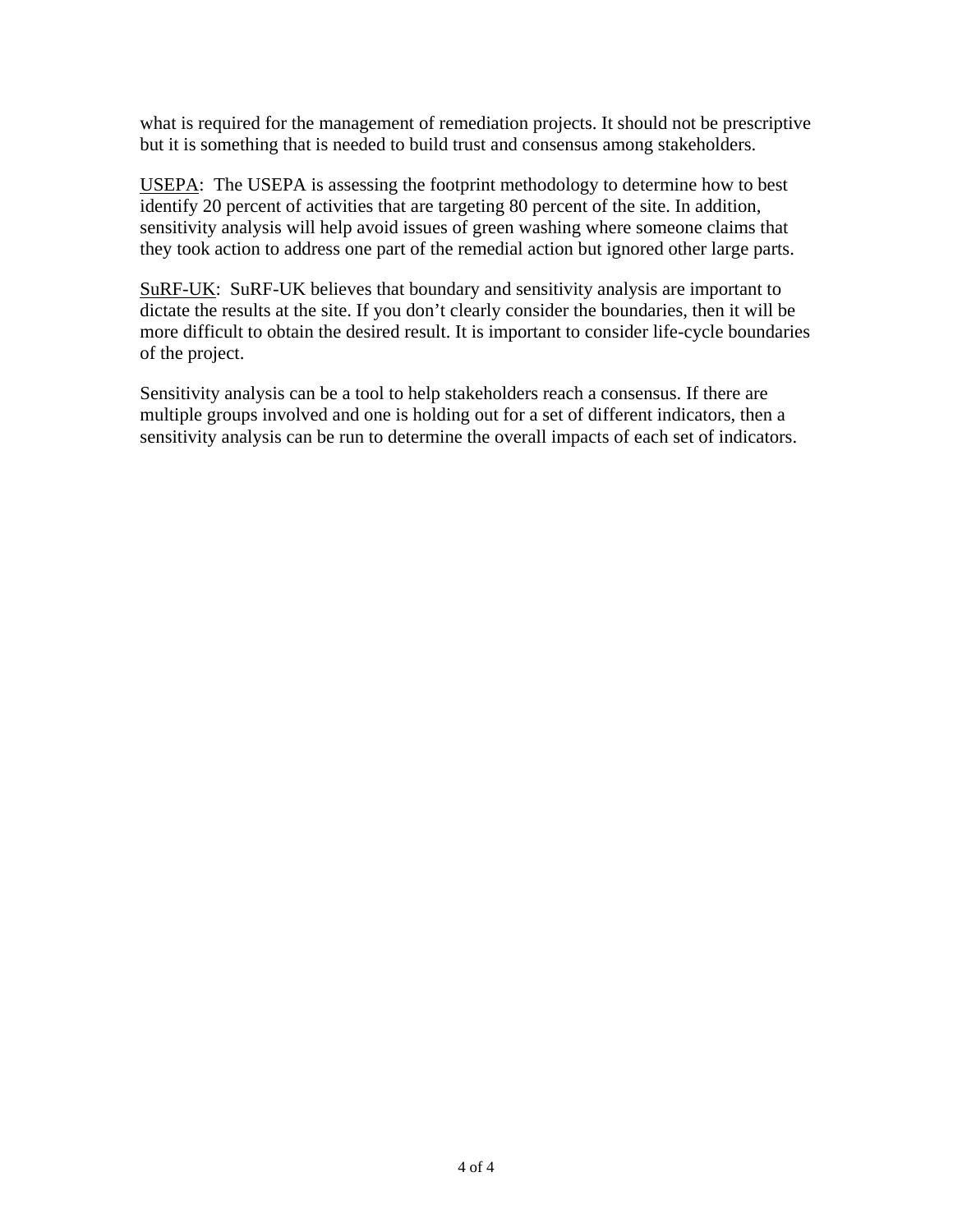|                                          |                                                                                                                                                                                                                                                                                                                                            | Constituency                                                                                                                                                                                                 |                                                                                                                                                                                                                                                                                                                                                                                                                                                                                                                                                                                                                                                                                                                                                             | <b>Drivers</b>                                                                                                                                                                                                                                                                                                                                                                                                                                                                                                                                                                                           |                                                                                                                                                                                                                        |                                                                                                                                                                                                                                                                                                                                                                                                                                                                                                        |  |
|------------------------------------------|--------------------------------------------------------------------------------------------------------------------------------------------------------------------------------------------------------------------------------------------------------------------------------------------------------------------------------------------|--------------------------------------------------------------------------------------------------------------------------------------------------------------------------------------------------------------|-------------------------------------------------------------------------------------------------------------------------------------------------------------------------------------------------------------------------------------------------------------------------------------------------------------------------------------------------------------------------------------------------------------------------------------------------------------------------------------------------------------------------------------------------------------------------------------------------------------------------------------------------------------------------------------------------------------------------------------------------------------|----------------------------------------------------------------------------------------------------------------------------------------------------------------------------------------------------------------------------------------------------------------------------------------------------------------------------------------------------------------------------------------------------------------------------------------------------------------------------------------------------------------------------------------------------------------------------------------------------------|------------------------------------------------------------------------------------------------------------------------------------------------------------------------------------------------------------------------|--------------------------------------------------------------------------------------------------------------------------------------------------------------------------------------------------------------------------------------------------------------------------------------------------------------------------------------------------------------------------------------------------------------------------------------------------------------------------------------------------------|--|
| Organization<br>(Speaker)                | Who are your members                                                                                                                                                                                                                                                                                                                       | Who are you seeing<br>to influence                                                                                                                                                                           | What do you want to achieve                                                                                                                                                                                                                                                                                                                                                                                                                                                                                                                                                                                                                                                                                                                                 | Policy                                                                                                                                                                                                                                                                                                                                                                                                                                                                                                                                                                                                   | Regulatory                                                                                                                                                                                                             | <b>Market</b>                                                                                                                                                                                                                                                                                                                                                                                                                                                                                          |  |
| US EPA<br>(Carlos Pachon)                | US federal and state government                                                                                                                                                                                                                                                                                                            | US and global<br>citizens                                                                                                                                                                                    | The US EPA's definition of green<br>remediation was released in 2008 in a<br>primer on Green Remediation. The<br>practice of green remediation is the<br>consideration of all environmental effects Greener Cleanups<br>of all remedial options and incorporating 2) EPA Strategic Plan: Goal 5<br>option to minimize the environmental<br>footprints of cleanup actions. The focus Stewardship<br>is on contaminated sites and includes all<br>the work needed to protect human health Environmental, Energy, and<br>and the environment from contaminants<br>and where possible to prepare these<br>sites for reuse.<br>The goal is to consider the<br>environmental impacts during<br>environmental remedy selection.<br>implementation, and completion. | The concept of green remediation<br>is a priority at many levels.<br>1) OSWER Policy: Principles for<br>Compliance and Environmental<br>3) EO 13514: Federal Leadership i<br>Economic Performance<br>Work is also underway to develop<br>voluntary green cleanup standards<br>and certification systems, which will<br>be a robust tool to foster green<br>remediation. There are also quite a<br>few EPA Regional initiatives. In<br>addition, some of the other federal<br>agencies including DoD and DOE<br>are taking their own initiatives to<br>reduce footprint of the cleanup of<br>their sites. | There are several<br>regulatory frameworks<br>action, Superfund,<br>Brownfields UST.<br>voluntary state programs.<br><b>OSWER Principles for</b><br>Greener Cleanups apply<br>to these programs<br>managed by the EPA. | Between 2004 and 2033, 294,000 sites<br>will require environmental cleanup<br>including RCRA corrective actions costing \$209 Billion.<br>The environmental footprint for a<br>cleanup project will vary depending on<br>the size of the site. Based on<br>greenhouse gas estimate on the<br>footprint of a medium sized site, data<br>indicates that there is a significant<br>greenhouse footprint. Looking forward,<br>any improvements made to the<br>operation today will have a long<br>payback. |  |
| EURODEMO+<br>(Dietmar Mueller)           | From 2004 through 2006, Eurodemo+<br>has been a European co-ordination<br>action. It was a project funded by the<br>European Commission. Since 2008, it<br>has grown into a voluntary network of<br>four national/regional demonstration<br>platforms seeking to exchange<br>information. and 18 partners from nine<br>European countries. |                                                                                                                                                                                                              | Eurodemo+ assists and connect<br>stakeholders on "good quality"<br>demonstration practices across Europe<br>and promotes innovation for sustainable<br>and cost-effective remediation<br>processes. Innovation should be<br>triggered by sustainability practices.                                                                                                                                                                                                                                                                                                                                                                                                                                                                                          | European Policy:<br><b>Environmental Technology Action</b><br>Plan (inclusive of a wide variety of<br>technologies)<br>Thematic Strategy on the<br>Sustainable Use of Natural<br>Resources<br>Climate and Energy targets (20-20<br>20-target) with the goal of reducing<br>greenhouse gas emissions to<br>increase the use of renewable<br>energies                                                                                                                                                                                                                                                      | Regulatory: None<br>(hindering: draft European<br>Soil Framework Directive)                                                                                                                                            | The main windows of opportunity are<br>through redevelopment.                                                                                                                                                                                                                                                                                                                                                                                                                                          |  |
| Environment<br>Canada<br>(Chantale Côté) | Federal departments and consolidated<br>Crown corporations.                                                                                                                                                                                                                                                                                | Program partners<br>including members,<br>remediation industry<br>and academia.                                                                                                                              | Develop and implement a framework to<br>support the use of sustainable<br>approaches to remediation that considers<br>the environmental and socio-economic<br>effects of a remediation strategy,<br>resulting in an optimization of benefits.<br>The sustainable framework that is<br>proposed will provide site managers with sustainability.<br>tools and training to identify optimal<br>solutions on a site-by-site basis.                                                                                                                                                                                                                                                                                                                              | Federal Sustainable Development None<br>Act (June 2008)<br>Federal Government Policy on<br>Management of Real Property that<br>calls for sound management<br>practices to ensure long-term                                                                                                                                                                                                                                                                                                                                                                                                               |                                                                                                                                                                                                                        | None                                                                                                                                                                                                                                                                                                                                                                                                                                                                                                   |  |
| SURF US<br>(Stephanie<br>Fiorenza)       | Members are drawn from communities<br>including academia, consulting, industry,<br>and government. There are over 75<br>members at present. Most members<br>come from science and engineering but<br>SURF is seeking to expand diversity.                                                                                                  | SURF is a non-profit<br>corporation and<br>professional society<br>and refrains from<br>activities that would<br>be in conflict with its<br>tax-exempt status,<br>such as lobbying or<br>exerting influence. | Primary goal is to serve as a forum to<br>collaborate, educate, advance, and<br>develop consensus between industry,<br>government, environmental groups,<br>consultants, and academia on applying<br>sustainability concepts throughout the<br>lifecycle of remediation projects, from<br>site investigation to closure.                                                                                                                                                                                                                                                                                                                                                                                                                                    | Member-driven desire to improve<br>emediation as historically practiced<br>Inconsistencies in environmental<br>and sustainability policies have<br>created conflicting objectives                                                                                                                                                                                                                                                                                                                                                                                                                        | Need to integrate<br>sustainability into different<br>Federal and State levels.                                                                                                                                        | Increased focus on sustainability for<br>corporations and governmental entities<br>regulatory programs at US such has DoD has increased interest in<br>and practice of sustainable remediation,<br>along with a desire to reduce GHGs.<br>Need to increase value of remediation<br>expenditures by integrating<br>sustainability, aligning with stakeholder<br>goals and demonstrating that burdens<br>are not merely shifted among impact<br>categories.                                              |  |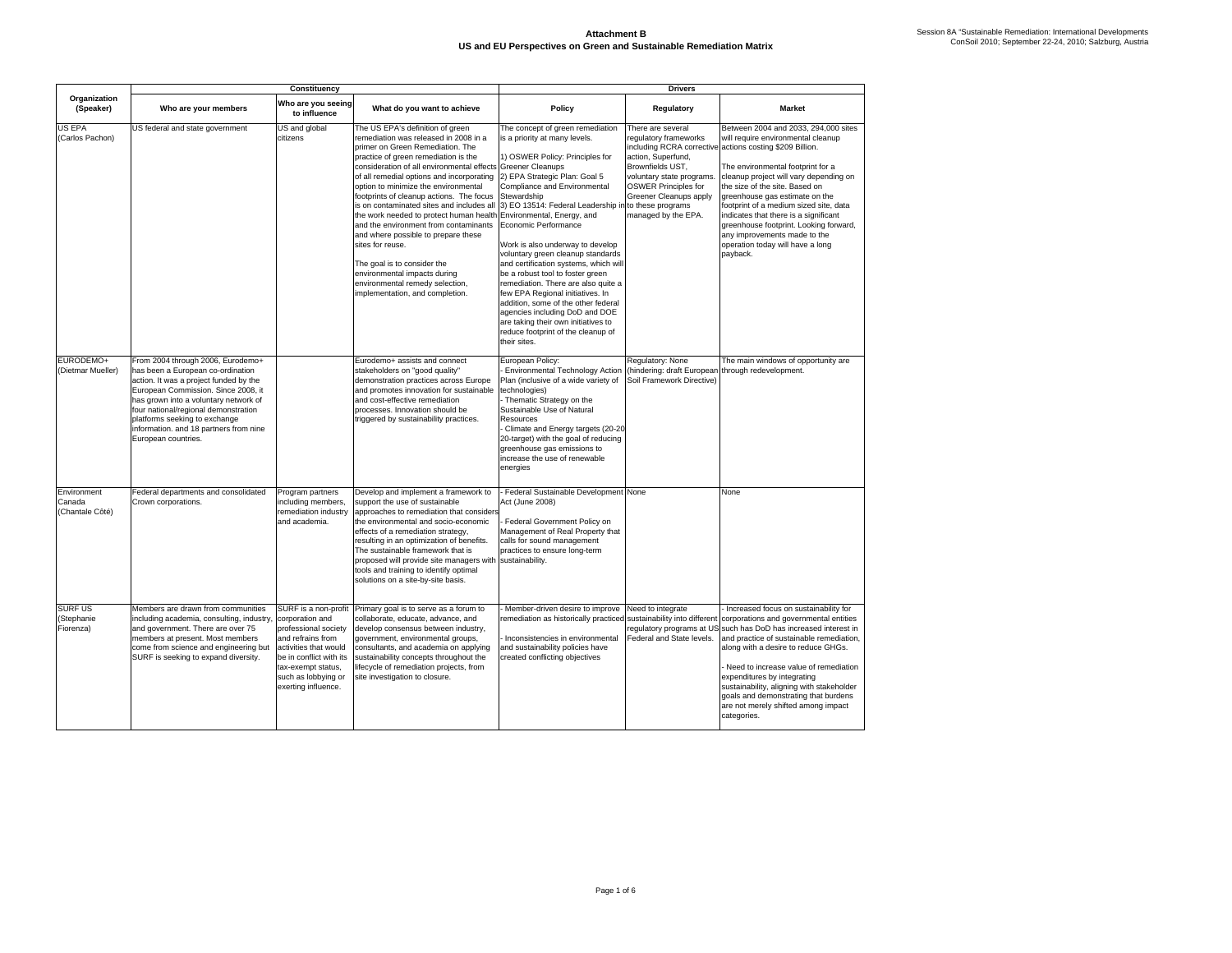|                                           | <b>Constraints</b>                                                                                                                                                                                                                                                                                                                                                       |                                                      |                                                                                                                                                                                                                                                                                                                                                      | <b>Impact of Drivers and Constraints</b>                                                                                                                                                                                                                                                                                                                                                                                                                                                                             |                                                                                                                                                                                                                                                                                                                         |                                                                                                                                                                                                                    |                                                                                                                                                                                                                                                                                                                                                                                                                                                                                                                                                                                                                                                                                                                                                                     |                                                                                                                                             |
|-------------------------------------------|--------------------------------------------------------------------------------------------------------------------------------------------------------------------------------------------------------------------------------------------------------------------------------------------------------------------------------------------------------------------------|------------------------------------------------------|------------------------------------------------------------------------------------------------------------------------------------------------------------------------------------------------------------------------------------------------------------------------------------------------------------------------------------------------------|----------------------------------------------------------------------------------------------------------------------------------------------------------------------------------------------------------------------------------------------------------------------------------------------------------------------------------------------------------------------------------------------------------------------------------------------------------------------------------------------------------------------|-------------------------------------------------------------------------------------------------------------------------------------------------------------------------------------------------------------------------------------------------------------------------------------------------------------------------|--------------------------------------------------------------------------------------------------------------------------------------------------------------------------------------------------------------------|---------------------------------------------------------------------------------------------------------------------------------------------------------------------------------------------------------------------------------------------------------------------------------------------------------------------------------------------------------------------------------------------------------------------------------------------------------------------------------------------------------------------------------------------------------------------------------------------------------------------------------------------------------------------------------------------------------------------------------------------------------------------|---------------------------------------------------------------------------------------------------------------------------------------------|
| Organization<br>(Speaker)                 | Policy                                                                                                                                                                                                                                                                                                                                                                   | Regulatory                                           | <b>Market</b>                                                                                                                                                                                                                                                                                                                                        | On scope                                                                                                                                                                                                                                                                                                                                                                                                                                                                                                             | On how it is presented                                                                                                                                                                                                                                                                                                  | On the platform                                                                                                                                                                                                    | <b>Additional Information</b>                                                                                                                                                                                                                                                                                                                                                                                                                                                                                                                                                                                                                                                                                                                                       | Websites                                                                                                                                    |
| US EPA<br>(Carlos Pachon)                 |                                                                                                                                                                                                                                                                                                                                                                          |                                                      |                                                                                                                                                                                                                                                                                                                                                      | Principles for Greener Cleanups -<br>common policy position for all U.S. EPA<br>cleanup programs<br>Superfund Green Remediation<br>Strategy: "Operationalizing" the<br>Principles in the Superfund Cleanup<br>Program<br>Voluntary Green Cleanup Standards &<br>Certification System: Robust tool for<br>fostering greener cleanups in various<br>cleanup programs<br>RE-Powering America's Land:<br>Renewable energy on contaminated<br>lands<br>Climate change strategies<br>Policy and guidance development, etc. | Resources are available at<br>www.epa.gov/superfund/greer<br>remediation and www.clu-<br>in.org/greenremediation<br>regarding the topics in:<br>Guidance Documents<br><b>Special Issues Primers</b><br><b>Technical Bulletins</b><br>Fact Sheets / Case Studies<br><b>Technology Descriptions</b><br>Internet Resources |                                                                                                                                                                                                                    | EPA has defined green remediation as<br>understand the environment footprint<br>and prioritize actions to reduce footprint.<br>Each site cleanup project will have a<br>unique set of drivers depending on the<br>location, contaminants, media, and the<br>treatment process selected. The footprint<br>elements listed below are common to<br>most construction projects and are<br>borrowing concepts already in use. The<br>core elements of Green Remediation<br>are:<br>- Energy: Reduction, Efficiency, and<br>Renewable<br>- Air: Protect Air Quality; Reduce<br>Greenhouse Gases<br>- Water: Improve Quality; Decrease<br>Quantity of Use<br>- Land & Ecosystems: Conserve, Protect<br>and Restore<br>- Materials & Waste: Minimize, Reuse,<br>and Recycle | ww.cluin.org/greenremediation<br>having 5 main core elements. They help www.epa.gov/superfund/greenremediation<br>ww.epa.gov/sustainability |
| <b>FURODEMO+</b><br>(Dietmar Mueller)     |                                                                                                                                                                                                                                                                                                                                                                          |                                                      | Compared to US, the<br>European sector is a bit<br>more innovation-resistant<br>and sensitive regarding<br>inconsistencies. There is<br>also a decrease in public<br>funds and decreasing<br>awareness and willingness<br>to act or pay. As a result,<br>there are some limitation<br>preventing the adoption of<br>new sustainable<br>technologies. | Improve decision-making by providing<br>tools, training and indicators that assess<br>the impacts of various remediation<br>options on sustainability.<br>Emphasis towards relations of economic<br>and ecological aspects: eco-efficiency.                                                                                                                                                                                                                                                                          | Raise understanding and<br>confidence regarding innovate<br>echnologies and strategies by<br>explaining the eco-efficiency<br>compared to current<br>technologies.<br>Encourage stakeholders for<br>voluntary actions (voluntary<br>network asks for commitment;<br>missing monetary background<br>limits activities)   | Asks for commitment<br>Missing monetary background<br>limits activities                                                                                                                                            |                                                                                                                                                                                                                                                                                                                                                                                                                                                                                                                                                                                                                                                                                                                                                                     | vww.eurodemo.info                                                                                                                           |
| Environment<br>Canada<br>(Chantale Côté)  | Potential misuse of sustainable<br>approaches. There is lack of<br>consideration of risk and liabilities.<br>Property transaction: low levels of<br>uncertainties and time constraint.<br>- Demonstration of costs and savings<br>associated with sustainable approaches.<br>There are case studies that need to be<br>communicated more widely across the<br>community. | None                                                 | Availability and market<br>sensitization of sustainable<br>technologies, approaches<br>and best practices could<br>represent a contraint.                                                                                                                                                                                                            | Improve decision-making by providing<br>tools, training and indicators that assess<br>the impacts of various remediation<br>options on sustainability. Also need to<br>develop suitable metrics to measure<br>performance.                                                                                                                                                                                                                                                                                           | Voluntary framework for<br>federal managers to<br>encourage consideration of<br>sustainable practices                                                                                                                                                                                                                   | Sustainability principles<br>Voluntary framework<br>Incentives: eligible costs,<br>awards.<br>Greener procurement<br>practices.                                                                                    | Proposed framework for a sustainable<br>approach to federal contaminated sites.<br>Key conditions for successful<br>implementation include training,<br>guidance, advice to site managers, and<br>showcasing successful sustainable<br>remediation projects.                                                                                                                                                                                                                                                                                                                                                                                                                                                                                                        | ww.federalcontaminatedsites.gc.ca<br>ww.ec.gc.ca                                                                                            |
| <b>SURF US</b><br>(Stephanie<br>Fiorenza) | Biggest constraint is seen as knowledge.<br>There is a lack of understanding of<br>subject, unfamiliarity with metrics and<br>life cycling thinking. in addition, there is<br>limited availability of data and tools for<br>analysis. Finally, there is also a lack of<br>case studies documenting benefits.                                                             | Rigid cleanup process at state and<br>federal level. | - Private tools for application<br>and analysis are not widely<br>available.<br>- Lack of experience in<br>balancing trade-offs<br>between costs and<br>sustainability benefits.                                                                                                                                                                     | The drivers to improve remediation are<br>what led to initiatives that SURF are<br>undertaking.                                                                                                                                                                                                                                                                                                                                                                                                                      | Emphasis is multidisciplinary<br>and multi-stakeholder.                                                                                                                                                                                                                                                                 | Constraints indicate where<br>SURF need to focus effort (e.g.<br>education, training modules,<br>quidance to use life-cycle<br>analysis in remediation,<br>development of a framework.<br>and mapping of metrics). |                                                                                                                                                                                                                                                                                                                                                                                                                                                                                                                                                                                                                                                                                                                                                                     | ww.sustainableremediation.org                                                                                                               |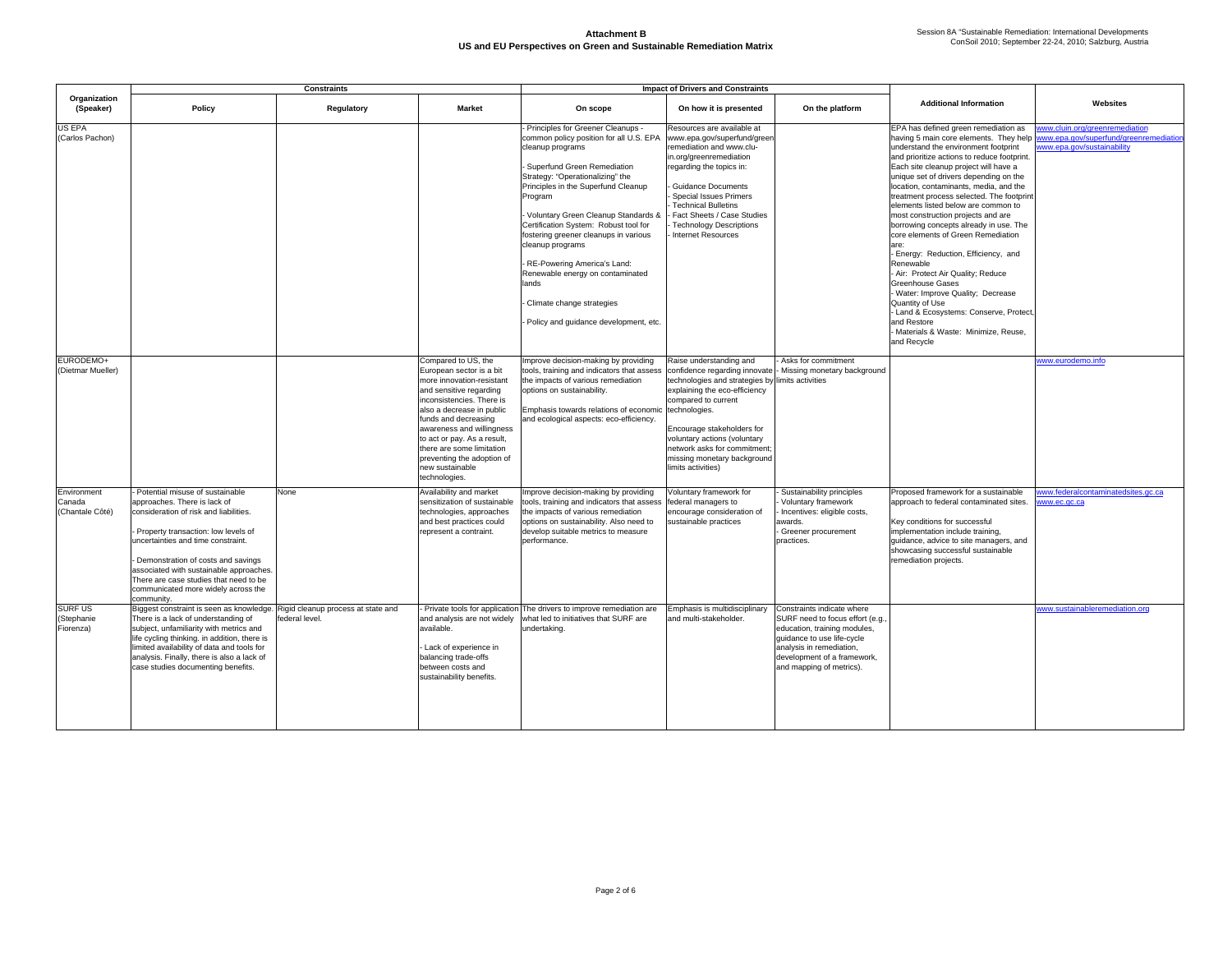|                                    |                                                                                                                                                                                                                                                                                                                                                                                                                             | Constituency                                                                                                                         |                                                                                                                                                                                                                                                                                                                                                                                                                                                                                                                                                                                                                                                                                                                                                                                                                                                                                                                                                                                                               | <b>Drivers</b>                                                                                                                                                                                                                                                                                                                                                                      |                                                                                                                                                                                                                                                                                                                                                                                                                                                                                                                                                                                                            |                                                                                                                                                              |  |
|------------------------------------|-----------------------------------------------------------------------------------------------------------------------------------------------------------------------------------------------------------------------------------------------------------------------------------------------------------------------------------------------------------------------------------------------------------------------------|--------------------------------------------------------------------------------------------------------------------------------------|---------------------------------------------------------------------------------------------------------------------------------------------------------------------------------------------------------------------------------------------------------------------------------------------------------------------------------------------------------------------------------------------------------------------------------------------------------------------------------------------------------------------------------------------------------------------------------------------------------------------------------------------------------------------------------------------------------------------------------------------------------------------------------------------------------------------------------------------------------------------------------------------------------------------------------------------------------------------------------------------------------------|-------------------------------------------------------------------------------------------------------------------------------------------------------------------------------------------------------------------------------------------------------------------------------------------------------------------------------------------------------------------------------------|------------------------------------------------------------------------------------------------------------------------------------------------------------------------------------------------------------------------------------------------------------------------------------------------------------------------------------------------------------------------------------------------------------------------------------------------------------------------------------------------------------------------------------------------------------------------------------------------------------|--------------------------------------------------------------------------------------------------------------------------------------------------------------|--|
| Organization<br>(Speaker)          | Who are your members                                                                                                                                                                                                                                                                                                                                                                                                        | Who are you seeing<br>to influence                                                                                                   | What do you want to achieve                                                                                                                                                                                                                                                                                                                                                                                                                                                                                                                                                                                                                                                                                                                                                                                                                                                                                                                                                                                   | Policy                                                                                                                                                                                                                                                                                                                                                                              | Regulatory                                                                                                                                                                                                                                                                                                                                                                                                                                                                                                                                                                                                 | <b>Market</b>                                                                                                                                                |  |
| SuRF-UK<br>(Paul Bardos)           | Established in 2007, following the lead<br>of SURF.<br>- UK-based collaboration of regulators,<br>industry, academics and consultants. It<br>holds a number of open forum meetings<br>with 50 to 60 delegates.<br>- Independent co-ordination by CL:AIRE<br>(www.claire.co.uk/surfuk). CL:AIRE is a<br>non-profit company that coordinates<br>demonstrations and learning activities<br>related to contaminated management. |                                                                                                                                      | -To develop a framework for assessing<br>sustainable remediation through<br>effective, practical, regulatory<br>acceptance.<br>To conduct preliminary work to<br>understand indicators of sustainability.<br>Not just looking at selecting the best<br>remediation technology, but how it can<br>contribute to land use planning and<br>better project design. Focus on holistic<br>sustainability assessment of:<br>remediation input to high-level land-use<br>planning<br>remediation input to overall site /<br>project design ('Better by design')<br>remedial strategy selection and<br>remediation technology selection<br>remediation implementation and<br>verification<br>SURF-UK's definition: 'the practice of<br>demonstrating, in terms of<br>environmental, economic and social<br>indicators, that the benefit of undertaking<br>remediation is greater than its impact<br>and that the optimum remediation<br>solution is selected through the use of a<br>balanced decision-making process. | Industry has number of drivers<br>related to good practice and<br>business ethics, sustainable<br>procurement, CSR. SAGTA is an<br>organization of problem holder from<br>the public and private sector and is<br>one of the supporters of sustainable remedy selection to take<br>remediation.                                                                                     | Regulation consideration<br>of appropriate and<br>reasonable solutions for<br>sustainability.<br>Soil framework Directive<br>(draft) - describes for<br>in environmental.<br>Economic, and social<br>impacts.<br>- Water framework<br>Directive (EU wide<br>legislative) - Sustainability<br>considertaions are<br>included in the Water-<br>based management<br>legislation.<br>Planning in the UK<br>requires several criteria<br>for Sustainability that<br>needs to be met.<br>Sustainability tests in<br>Planning applications<br>Sustainablity criteria in<br>regional and local spatial<br>Planning | Response to worldwide interest:<br>EU (NICOLE, SURF-UK, SURF-NL,<br>EURODEMO+)<br>USA (e.g., SURF, US EPA "green<br>remediation", ASTM)<br>Canada, Australia |  |
| <b>SURF NL</b><br>(Laurent Bakker) | Initiative of Hans Slenders (Arcadis),<br>Laurent Bakker (Tauw) and Elze-Lia<br>Visser (WMA) started during workshop at<br>NICOLE WS.<br>Funding request SKB (Dutch Foundation<br>on Soil Quality Management) in<br>February 2010.<br>'Positive' response from MT SKB, but<br>still under negotiation.                                                                                                                      | Initiative presented<br>on National Soil<br>Congress in NL in<br>2009 ('Bodembreed')<br>About 15<br>organizations are<br>interested. | How to express, embed and balance<br>sustainability in the field of Soil Quality<br>Management in the Netherlands.<br>Sustainability practices should be<br>implemented early during the response<br>actions.<br>Case based versus regional approach.<br>Interaction and communication with<br>SURF-UK, SURF-US and NICOLE<br>Sustainability WG<br>Setting up decision support framework<br>based on the Dutch ROSA (and REC)<br>tool                                                                                                                                                                                                                                                                                                                                                                                                                                                                                                                                                                         | Need for Soil Quality<br>Management. Soil is a common<br>good and want to use of all soil<br>functions in both rural and urban<br>areas.<br>Sustainable sourcing and<br>procurement at governmental<br>organizations<br>CO2 reduction and energy saving<br>programs are important: e.g.<br><b>Integrated Groundwater</b><br>management for implementation of<br><b>ATES</b> systems | EU WFD: Approach for<br>large scale groundwater<br>contamination.                                                                                                                                                                                                                                                                                                                                                                                                                                                                                                                                          | Market Industry:<br>Costs savings<br>Sourcing and procurement as driving<br>forces for sustainable business for the<br>industry (image building)             |  |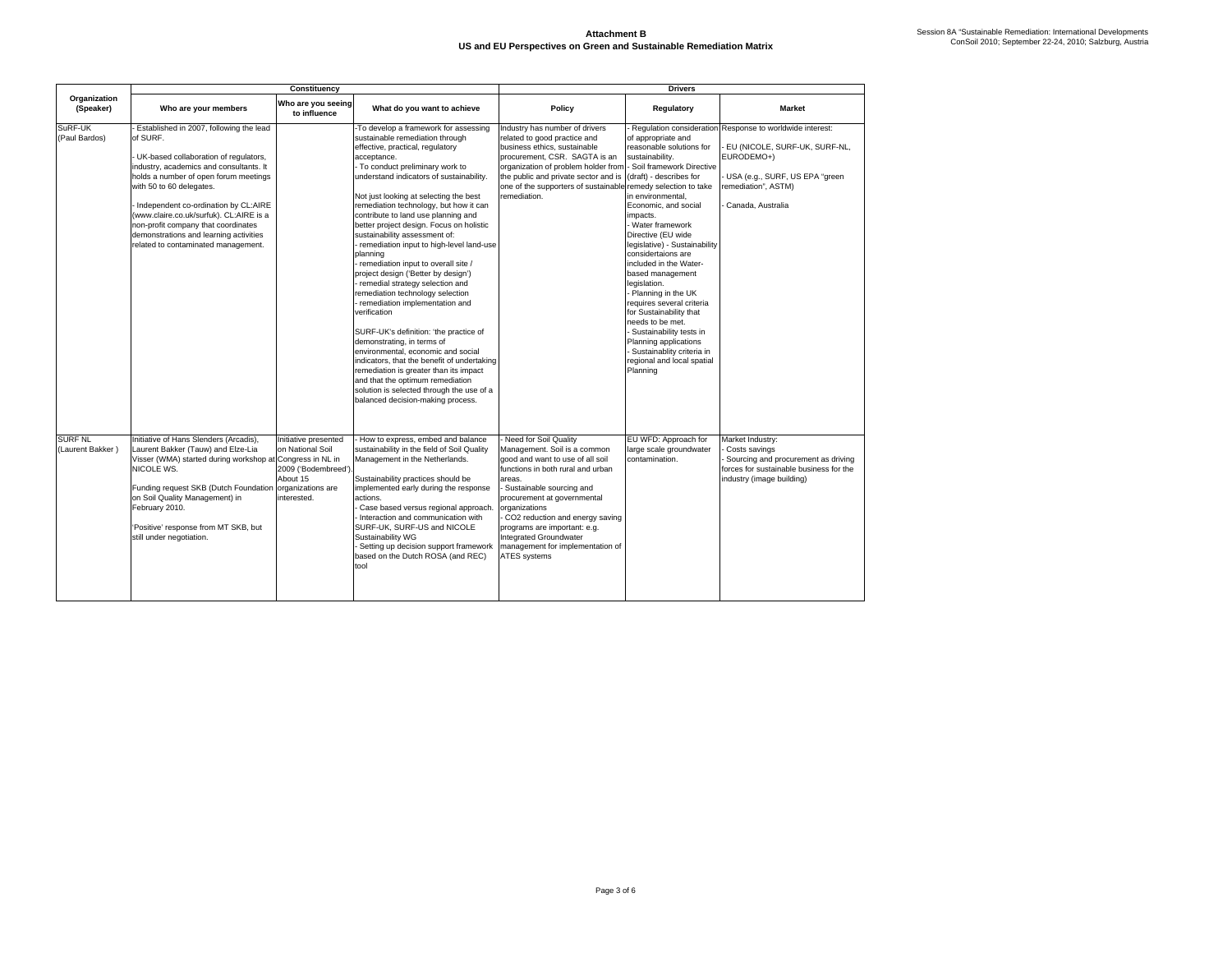|                                    | <b>Constraints</b>                                                                                                                                                                                                                                                                                                                                                                                   |                                                                                                                                                                                                                                                                                                                                                                                                          | <b>Impact of Drivers and Constraints</b>                                                                                                                                                                                                                                                                              |                                                                                                                                                                                                   |                                                                                                                                                                                                                                                                                                                                                                                                                                                                                                                                                                                            |                                                                                                                                                                                                                                                                                                                                                                                                       |                                                                                                                                                                                                                                                                                                                                                                                                                                                                                                             |                         |
|------------------------------------|------------------------------------------------------------------------------------------------------------------------------------------------------------------------------------------------------------------------------------------------------------------------------------------------------------------------------------------------------------------------------------------------------|----------------------------------------------------------------------------------------------------------------------------------------------------------------------------------------------------------------------------------------------------------------------------------------------------------------------------------------------------------------------------------------------------------|-----------------------------------------------------------------------------------------------------------------------------------------------------------------------------------------------------------------------------------------------------------------------------------------------------------------------|---------------------------------------------------------------------------------------------------------------------------------------------------------------------------------------------------|--------------------------------------------------------------------------------------------------------------------------------------------------------------------------------------------------------------------------------------------------------------------------------------------------------------------------------------------------------------------------------------------------------------------------------------------------------------------------------------------------------------------------------------------------------------------------------------------|-------------------------------------------------------------------------------------------------------------------------------------------------------------------------------------------------------------------------------------------------------------------------------------------------------------------------------------------------------------------------------------------------------|-------------------------------------------------------------------------------------------------------------------------------------------------------------------------------------------------------------------------------------------------------------------------------------------------------------------------------------------------------------------------------------------------------------------------------------------------------------------------------------------------------------|-------------------------|
| Organization<br>(Speaker)          | Policy                                                                                                                                                                                                                                                                                                                                                                                               | Regulatory                                                                                                                                                                                                                                                                                                                                                                                               | <b>Market</b>                                                                                                                                                                                                                                                                                                         | On scope                                                                                                                                                                                          | On how it is presented                                                                                                                                                                                                                                                                                                                                                                                                                                                                                                                                                                     | On the platform                                                                                                                                                                                                                                                                                                                                                                                       | <b>Additional Information</b>                                                                                                                                                                                                                                                                                                                                                                                                                                                                               | Websites                |
| SuRF-UK<br>(Paul Bardos)           |                                                                                                                                                                                                                                                                                                                                                                                                      | Working on the basis of a voluntary<br>code.                                                                                                                                                                                                                                                                                                                                                             | - Working to find a code<br>that is consensus based.<br>- The sustainability<br>framework has achieved<br>this; however, it may be<br>more difficult as during the<br>development of guidance on<br>tools and indicators that cut<br>across existing interests<br>(e.g. existing offerings from<br>service providers) |                                                                                                                                                                                                   | Six key principles that<br>underpin sustainable<br>rremediation. These principles<br>optimize risk-management<br>based on consideration of<br>social, environmental and<br>economic factors, but always<br>ensure:<br>Principle 1: Protection of<br>human health and the wider<br>environment<br>Principle 2: Safe working<br>practices<br>Principle 3: Consistent, clear<br>and reproducible evidence-<br>based decision-making<br>Principle 4: Record keeping<br>and transparent reporting.<br>Principle 5: Good governance<br>and stakeholder involvement<br>Principle 6: Sound science |                                                                                                                                                                                                                                                                                                                                                                                                       | The SURF-UK framework indicates that<br>sustability perofrmance can be achieved<br>through proper remedy selction;<br>however, greater sustainability can be<br>obtained through consideration of<br>remedial objectives and goals during<br>remedy design.<br>SURF-UK Phase 2: Objectives:<br>- Trial the framework with real cases<br>studies<br>Investigate the indicator categories<br>further<br>Benchmark different assessment<br>methods for the same site(s)<br>Timescale: April 2010 to April 2011 | www.claire.co.uk/surfuk |
| <b>SURF NL</b><br>(Laurent Bakker) | There are still conflicting interests.<br>There are sectorial approaches for<br>redevelopment. In addition the<br>verification of plans is very sectorial.<br>- Re-evaluation of the holistic approach<br>environmental benefits of soil<br>remediation is needed.<br>- Impact of soil remediation not<br>considered.<br>- What is the balance between risk<br>reduction and environmental benefits? | There are conflicting needs for the use Soil remediation business is<br>and protection of soil. Common<br>dilemmas in Soil Quality Management:<br>Exploitation vs. protection<br>Individual vs. common good<br>Short term vs. long term<br>- Fast vs. slow<br>- Set free vs. secure<br>Centralized vs. decentralized<br>Ratio vs. heart<br>Need to protect the soil because it is a<br>natural resource. | fading out too soon.                                                                                                                                                                                                                                                                                                  | - There is a 'will' but no consensus.<br>There a lot of opportunities but difficult<br>to 'score' especially due to sectorial<br>approach.<br>However, there are some good<br>examples available. |                                                                                                                                                                                                                                                                                                                                                                                                                                                                                                                                                                                            | Discussion needed on the<br>dilemma's and existing<br>approaches.<br>- Let sustainable assessments<br>be a forerunner of sustainable<br>legislation.<br>Adaptation of strategies from<br>other disciplines to help<br>implementation.<br>- Look at all the functions of the<br>soil system.<br>Integrated management of<br>contaminated groundwater<br>bodies = revaluation of<br>contaminated sites. |                                                                                                                                                                                                                                                                                                                                                                                                                                                                                                             |                         |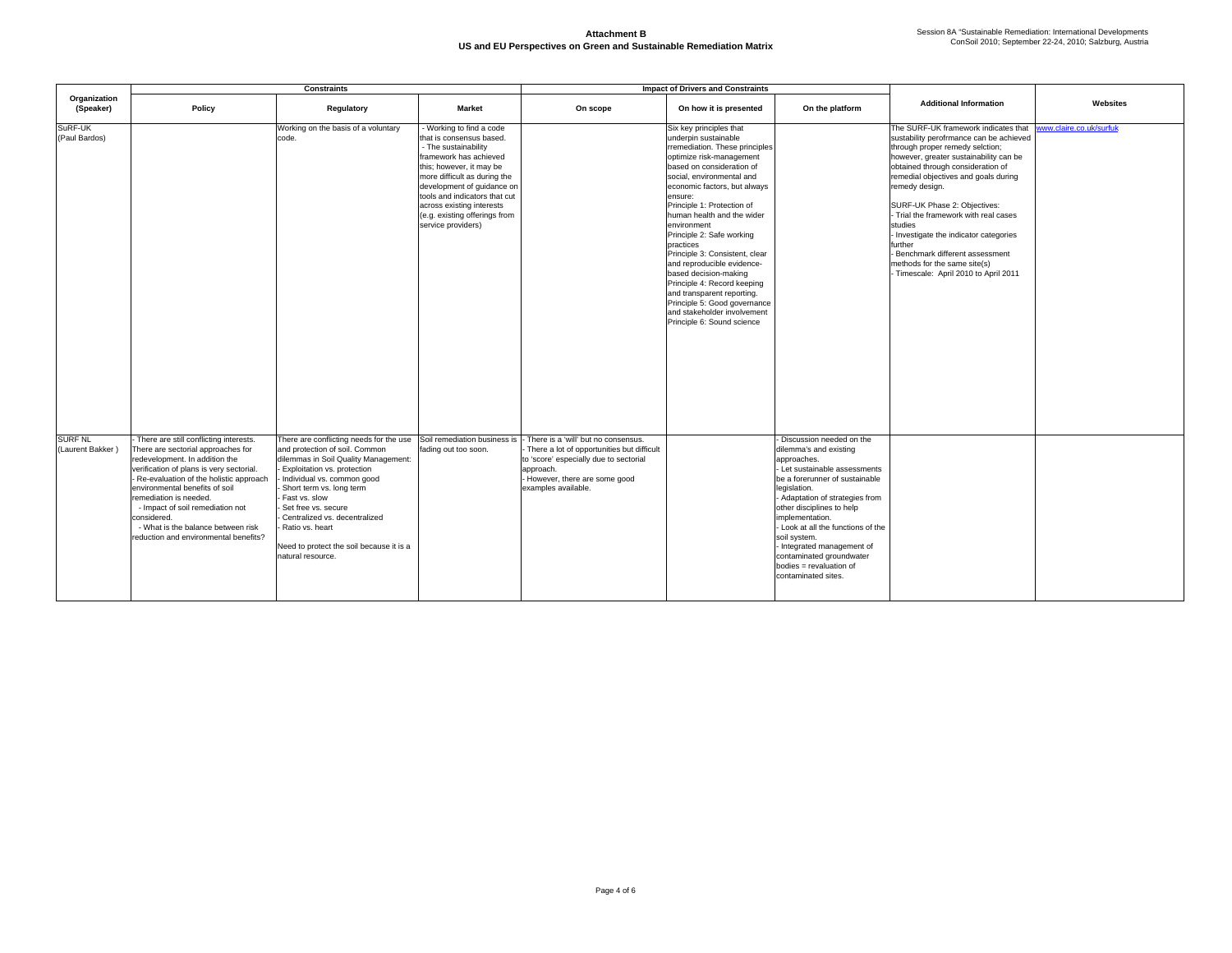|                                                                                        | Constituency                                                                                                                                                                                                                                                                                                                                                                                                                                                        |                                                                                                               |                                                                                                                                                                                                                                                                                                                                                                                                                                                      | <b>Drivers</b>                                                                                                                                                                                                                                                                                                                  |                                                                                                                                            |                                                         |  |  |
|----------------------------------------------------------------------------------------|---------------------------------------------------------------------------------------------------------------------------------------------------------------------------------------------------------------------------------------------------------------------------------------------------------------------------------------------------------------------------------------------------------------------------------------------------------------------|---------------------------------------------------------------------------------------------------------------|------------------------------------------------------------------------------------------------------------------------------------------------------------------------------------------------------------------------------------------------------------------------------------------------------------------------------------------------------------------------------------------------------------------------------------------------------|---------------------------------------------------------------------------------------------------------------------------------------------------------------------------------------------------------------------------------------------------------------------------------------------------------------------------------|--------------------------------------------------------------------------------------------------------------------------------------------|---------------------------------------------------------|--|--|
| Organization<br>(Speaker)                                                              | Who are your members                                                                                                                                                                                                                                                                                                                                                                                                                                                | Who are you seeing<br>to influence                                                                            | What do you want to achieve                                                                                                                                                                                                                                                                                                                                                                                                                          | Policy                                                                                                                                                                                                                                                                                                                          | Regulatory                                                                                                                                 | <b>Market</b>                                           |  |  |
| <b>NICOLE</b><br>(Olivier Maurer)                                                      | NICOLE is a European network of site<br>remediation professionals (approximately<br>100 members) including industry,<br>consultants, academics, and regulators<br>There are regular workshops each year.<br>In October 2008, a steering group<br>launched a dedicated work group on<br>sustainable remediation. The work group<br>consists of about 20 active members,<br>five subgroups: Communication, Risk<br>management, Economics, Indicators,<br>Case studies |                                                                                                               | Provide a working definition of<br>sustainability applied to remediation.<br>Describe how sustainability thinking car<br>be applied to remediation projects.<br>Leverage other Think Tanks.<br>Guidance Document, to support<br>remediation projects of any size.                                                                                                                                                                                    | Confirms sustainable remediation<br>is a new concept.<br>- SR principles are currently<br>referred to and used across Europe<br>in very different ways.<br>Legislation refers to sustainable<br>principles to varying degrees across<br>the European countries.<br>Risk assessment is widely-used<br>and referred to in Europe. |                                                                                                                                            | Communication is the number one<br>barrier and enabler. |  |  |
| Common Forum on<br><b>Contaminated Land</b><br>in Europe<br>(Dominique<br>Darmendrail) | - Network is comprised of contaminated<br>land policy experts and advisors from<br>federal and regional levels.<br>Ministries and Environment agencies<br>from 16 countries.<br>Guests / research networks including<br>international networks and community<br>unions.                                                                                                                                                                                             | MS Governments<br>European<br>Commission<br>Other stakeholders<br>(Industries,<br>Communities)<br>Researchers | Being a platform for exchange of<br>knowledge and experiences, for initiating exist at the national level.<br>and following-up of international projects<br>among members.<br>Establishing a discussion platform on<br>policy, research, technical and<br>managerial concepts of contaminated<br>land.<br>Build a new concept for an efficient<br>policy based on risk management and<br>sustainable remediation at national and<br>European levels. | - The policy drivers are mainly what EU Directives (IPPC,<br>EU level: "Risk" around the Soil<br>Protection Directive. There is no<br>sustainable criteria included<br>currently.                                                                                                                                               | Waste, ELD, Renewable<br>Energies) have soil<br>provisions. However, they<br>are not consistent<br>currently and need to be<br>integrated. | Not really of concern.                                  |  |  |